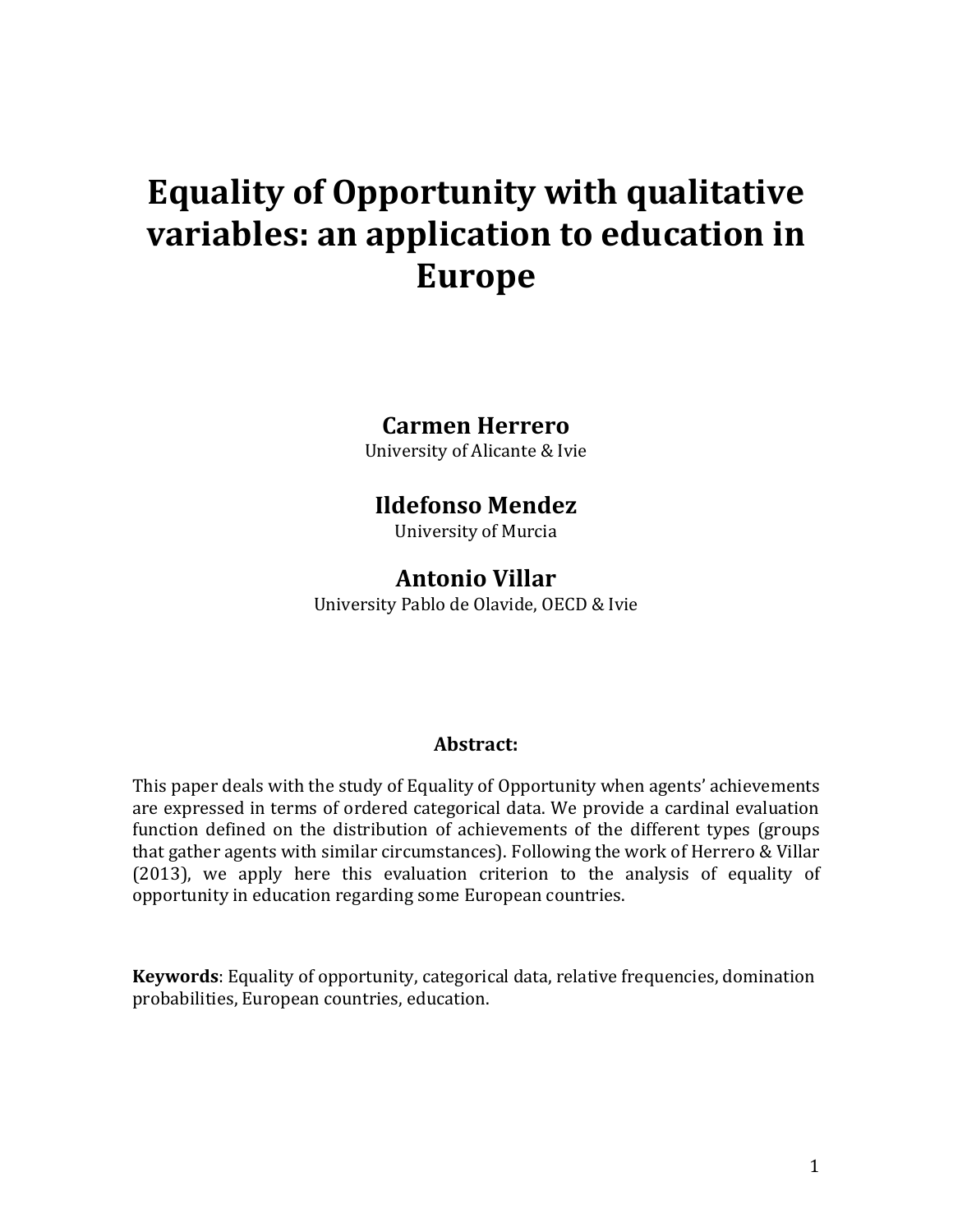### **1 Introduction**

 $\overline{a}$ 

Equality of Opportunity (EOp) is nowadays one of the most prominent concepts of distributive justice. The key idea behind this concept is that the concern about inequality should not focus on the equality of outcomes but rather on the existence of a common playing field for all people in society. From this perspective agents' outcomes can be regarded as deriving from two different sources, usually referred to as *effort* and *opportunity*. Effort alludes to the result of people's decisions whereas opportunity relates to the agents' external circumstances. A fair society is one in which final outcomes do not depend much on the agents' external circumstances, that is, a society in which all people share similar opportunities. In that society outcome differences are basically determined by the agents' preferences and effort and not by aspects that are beyond their control and responsibility (see Arneson, 1989; Cohen, 1989; Roemer, 1993, 1998).

From a methodological perspective this type of approach implies that we cannot make direct comparisons of outcomes corresponding to people who have different circumstances. In order to deal with this difficulty, the analysis of equality of opportunity usually follows three steps. First, agents are classified into different *types*, according to their circumstances. Second, outcome differences within types are considered as ethically irrelevant, as they correspond to differences in effort. And third, a measure of between types differences is devised in order to approximate the relative situation of those types and/or the degree of dependence of outcomes on circumstances.

The equality of opportunity principle is important and elusive. It is important because of its philosophical underpinnings and its policy implications. In particular, it follows from this approach that people who are relatively disadvantaged due to external circumstances deserve some kind of compensation, whereas those outcome differences that derive from their effort are perfectly acceptable.<sup>1</sup> It is elusive because it is not always easy to decide which variables can be regarded as circumstances and

 $1$  There is a wide spectrum of views with respect to what is required for equality of opportunity, from the non-discrimination view to the view that social provision should compensate for all forms of disadvantage. Common to all these views is that individuals are accountable, to some extent, for the achievement of the advantage in question, whether this refers to health, education, income, utility or welfare. The issue of responsibility has become prominent in some of the recent developments within the areas of political philosophy and welfare economics (e.g. Fleurbaey (2008) and the literature cited therein).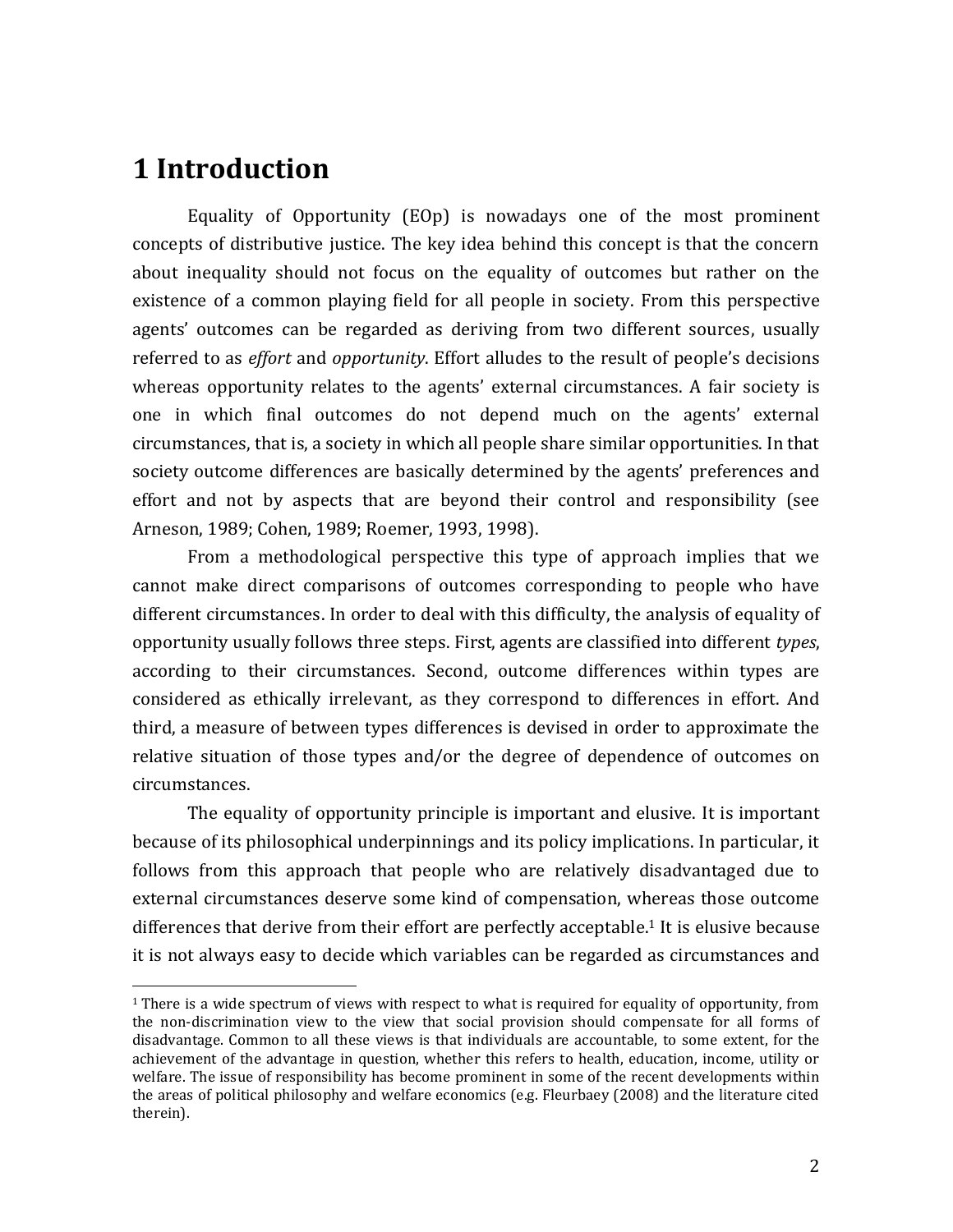which variables are related to the non-observable notion of effort. Think for instance on the possible influence of luck or whether agents are fully responsible for their preferences, including time discount and risk attitudes. Or, in a dynamic context, when outcomes derived from past effort may be regarded as future circumstances. There is not yet a well-established consensus on the proper way of addressing those problems.<sup>2</sup>

John Roemer (1988, 1993) suggested a way of measuring inequality of opportunity by comparing the quantile distribution of achievements of agents of different types. He considers that two individuals have exerted a similar level of effort whenever they are located at the same quantile of their type distribution. In this way the possible dependence on the distribution of effort on the type is taken into account. The differences in the level of the variable that defines those quantiles for the types provide quantitative measures of the impact of circumstances on outcomes. Then he proposes an infinite inequality aversion measure to provide an estimate of the inequality of opportunity.<sup>3</sup> Key in this approach is the way of defining the types that gather people with similar circumstances.

A different way of capturing the notion of opportunity is in terms of "opportunity sets". An individual's opportunity set consists of all possible outcomes that she might achieve by exerting different levels of effort, given her circumstances. Here again we find the difficulty of dealing with the non-observable "opportunity sets", mostly when dealing with empirical analysis. There is a number of proposals in the literature that approximate the individuals' opportunity sets by means of some nonparametric estimate. Van de gaer (1993) uses an average of the achievements of all people in each type, in the income distribution case. Lefranc et al (2008) measure the value of the opportunity set by the surface under the Lorenz curve of the income distribution of the individual's type. Once this has been established, inequality of opportunity is captured by using some specific inequality measure (e.g. the Gini index).

Here we follow the opportunity set approach to measure inequality of opportunity. Assuming a common support for the possible realizations of all types, we approximate the opportunity set of an individual by the distribution of achievements of those agents of the same type. The idea is that such a distribution tells us what is

<sup>&</sup>lt;sup>2</sup> There are, nonetheless, several papers that provide estimates of inequality of opportunity in particular contexts, as Bourguignon et al., 2007, Checchi & Peragine, 2010, or Almas et al., 2011.

 $3$  See Moreno-Ternero (2007) for an alternative way of measuring inequality of opportunity within Roemer's framework.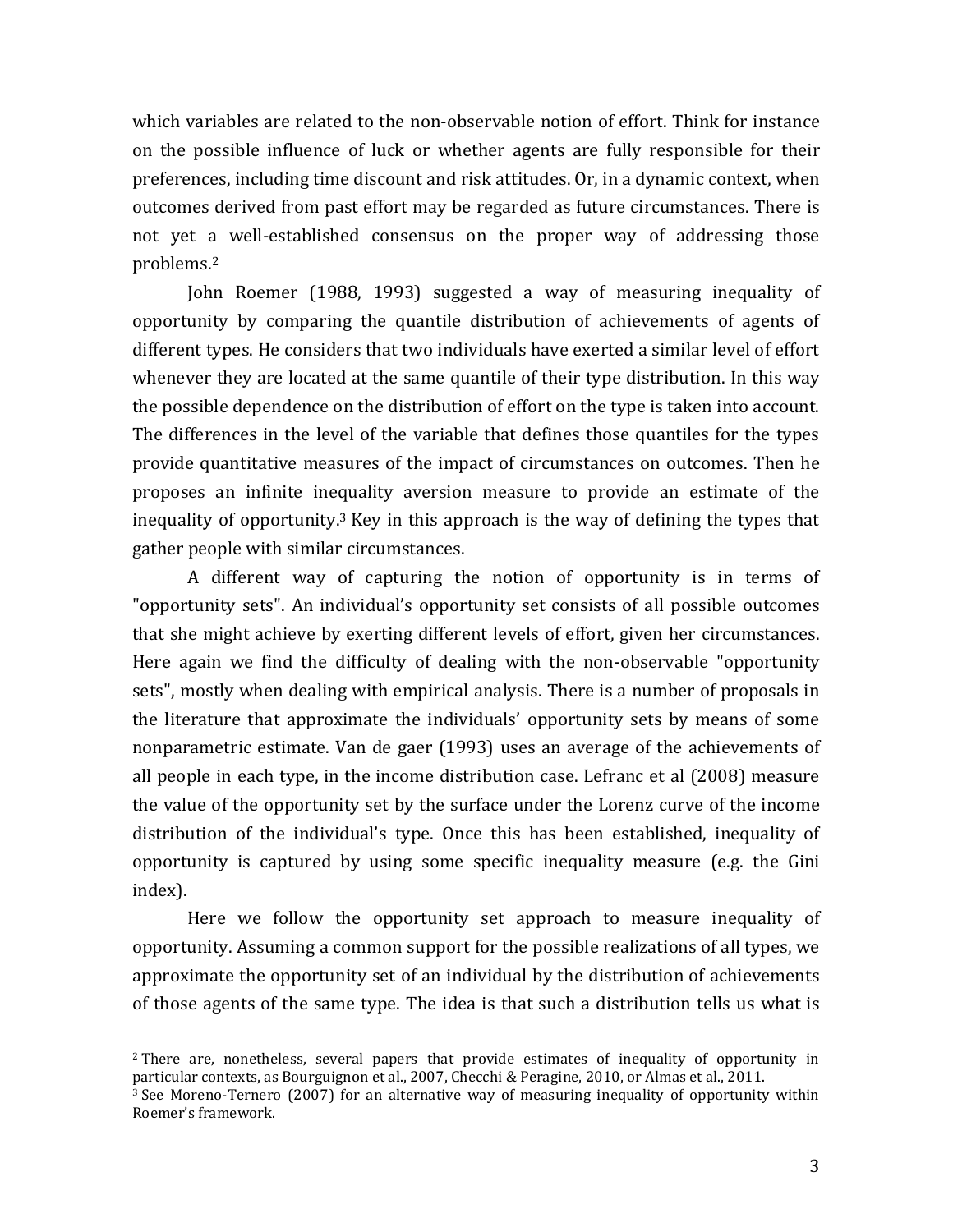feasible for a representative agent of a given type and how likely is for that agent to get each feasible outcome. The key informational input is, therefore, the distribution of realizations of agents across types. From this perspective, comparing opportunities amounts to comparing distributions of achievements across types. When society is made of many agents the relative frequencies of the different achievements provide a sufficient description of the probability distributions. In order to compare those distributions we apply some of the ideas introduced in Herrero & Villar (2013, 2014a), which permit dealing with categorical data (assuming that categories are ordered, as it happens in many relevant situations).

Rather than focussing on an overall measure of equality of opportunity, we shall present a vector of evaluations that inform about the relative opportunities of the different types (i.e. each type gets a score that tells about the relative richness of its opportunity set). Such a vector corresponds to the eigenvector of a suitably constructed matrix that describes the likelihood of pairwise dominance of the different types. This measure can be regarded as an extension of some of the ideas used in the analysis of discrimination and segregation, that usually apply just to the two-groups case (e.g. Echenique & Fryer (2005), Chakravarty & Silber (2007), Frankel & Volij (2011)). It has also some points in common with other measures based upon spectral properties of certain matrices describing networks relations. This is the case, in particular, of the analysis of intellectual influence of publications, analysed in Palacios-Huerta & Volij (2004).

Our interpretation of equality of opportunity is in line with the idea of capability sets proposed in Sen (1985), which has been used in many different contexts (e.g. Herrero (1996), Herrero & Pinto (2008), or the UN Human Development Index). The possibility of treating inequalities when the statistical information is given in categorical data appears in Allison & Foster (2004) in relation with self-reported health status (see the applications in Abu-Naga & Yalcin (2008) and that of Dutta & Foster (2011), regarding the measurement of inequalities in happiness). Yalonetzky (2012) also deals with inequalities with ordinal variables. Different approaches to the equality of opportunity concept appear in Thomson (1987), (1994).

The paper is organised as follows. Section 2 presents the formal model and proposes a way of measuring relative equality of opportunity. Section 3 analyses this proposal from an axiomatic viewpoint in terms of the properties it fulfils. Section 4 provides an empirical illustration of the working of our measure, making use of the SHARE dataset. We analyse the equality of opportunity in education, by comparing the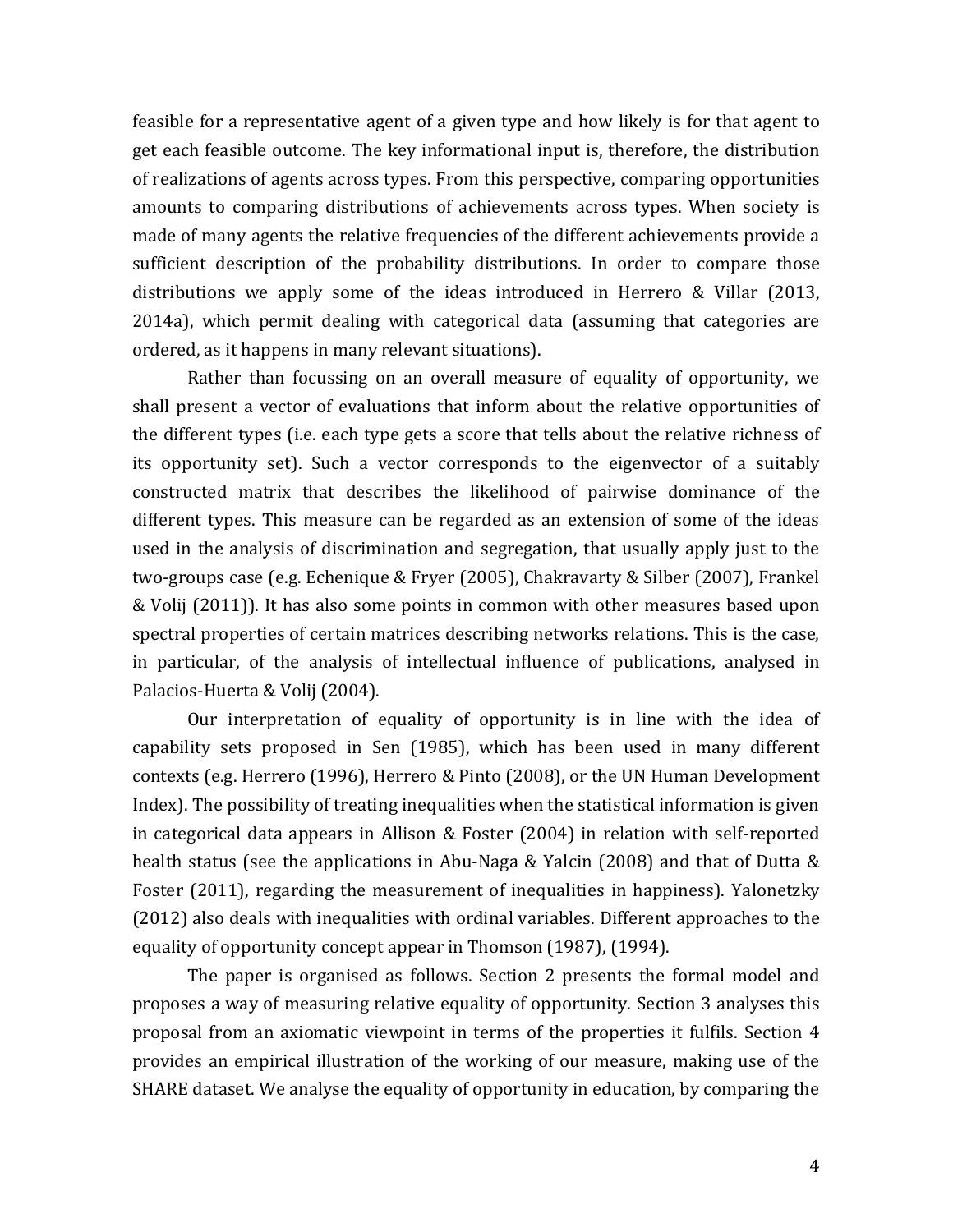access to education in eight European countries, as a function of the parental education, in two different population cohorts. Section 5 gathers a few final comments.

### **2 The Model**

 $\overline{a}$ 

Consider a society made out of  $N = \{1, 2, ..., n\}$  individuals. We want to evaluate the situation of that society, regarding a particular aspect (education, health, labour, access to income, etc.), from an Equality of Opportunity viewpoint. The achievements of the population with respect to such an aspect are described by a finite set of *levels of achievement*,  $L = \{1, 2, ..., s\}$ , ordered from best to worst. We can think of those levels as categories (e.g. health statuses, educational levels, professional positions) or as intervals of a continuous variable (e.g. income brackets, age intervals). 4

Suppose that we have identified a collection of variables that allow classifying the individuals in *N* into  $\tau$  different *types*,  $T = \{1, 2, ..., \tau\}$ , depending on their circumstances. That is, we assume that opportunity differences induce a partition of individuals into types, so that all agents within a type share the same circumstances (i.e. they have the same opportunity set). Differences in the achievements *within* a type correspond, therefore, to differences in effort between people with similar traits. Differences *between* types, on the contrary, reflect the different opportunities in society.

We shall address the evaluation of opportunities problem following the *veil of ignorance* approach. That is, we consider the situation faced by an agent who tries to evaluate the different opportunities in society without knowing who she will be within each possible type. This amounts to finding a ranking of the different types valid for any transitive and monotone preference relation. The evaluation problem implies, therefore, comparing the relative goodness of the distribution of achievements within each type, trying to maximize the likelihood of higher levels of achievement.

<sup>4</sup> Continuous variables can also be accommodated easily in the model, even though we shall not deal with this case here, in order to emphasize the applicability of this approach to categorical variables. For a discussion of this aspect see Herrero & Villar (2014a). This type of problem has also been dealt with, following a different approach, in Herrero & Villar (2014b)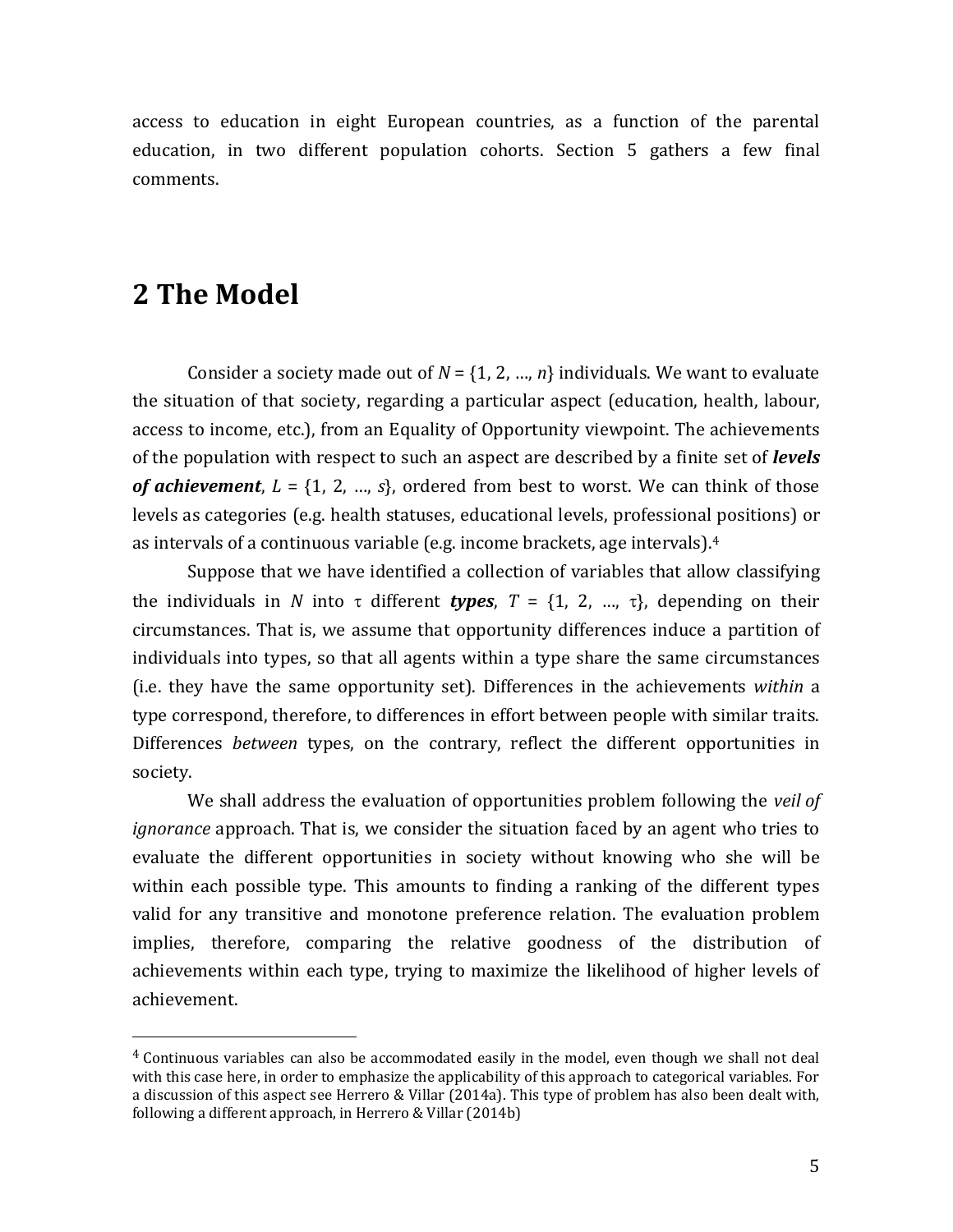Let  $a_{ir}$ ,  $i = 1, ..., \tau$ ,  $r = 1, ..., s$ , be the proportion of people of type *i* with level of achievement *r*. This information can be collected in a matrix **A** whose *i*th row describes the distribution of achievements of the agents of type *i*, in terms of relative frequencies. An *evaluation problem*, or simply a *problem*, can thus be characterized by a set of individuals, *N*, a set of types, *T*, a set of levels of achievement, *L*, and the matrix **A** of relative frequencies that describes the distribution of achievements by types. We shall denote a problem by  $P = (N, T, L, A)$  and call W the set of all evaluation problems. An *opportunity evaluation function*, *F*, is a mapping such that, for each evaluation problem *P*, it associates a vector **v** = *F*(*P*) that provides a summary measure of the relative opportunities of the different types ( $\mathbf{v}$ )  $\vec{R}$ , where t is the number of types in the problem). Note that our notion of evaluation function is vector valued, that is, we aim at providing an evaluation of each type relative to the others rather than a real-valued summary measure (we shall return to this point later on).

Comparing the relative opportunities between two types, from the veil of ignorance approach, amounts to comparing the relative chances of having a better result. Let *pij* be the probability that an agent of type *i* chosen at random exhibit a higher level of achievement that an agent of type *j*, randomly chosen. As the levels of achievements are ordered, this probability can be simply obtained as follows:

$$
p_{ij} = a_{i1}(a_{j2} + ... + a_{js}) + a_{i2}(a_{j3} + ... + a_{js}) + ... + a_{i(s-1)}a_{js}
$$

Similarly, let *pji* be the probability that a representative member of type *j* exhibits a higher level of achievement that a representative agent of type *i*. And let  $e_j = 1 - p_j$  the probability of an agent of type *i* getting the same level of achievement than an agent of type *j*.

Given an evaluation problem *P*, we say that type *i dominates* type *j* in a binary comparison, when  $p_{ij} > p_{ji}$ . In pairwise comparisons, the quotient  $p_{ij} / p_{ji}$  informs us about such a relative opportunity. If  $p_{ij}$  /  $p_{ji}$  > 1, people of type *i* have better opportunity than people of type *j*, and viceversa. When  $p_{ij} / p_{ji} = 1$ , both types have the same opportunity.<sup>5</sup>

<sup>5</sup> Lieberson (1976) in a similar vein introduces the *Index of Net Difference*, *ND*(*i*, *j*), as the absolute difference between  $p_{ji}$  and  $p_{ji}$ , to inform about inequalities between two groups. If  $ND(i, j) = 0$ , then  $p_{ji} =$  $p_{ij}$  that is, it is equally likely, given an individual chosen at random in any of the two groups that the individual in i is at a better position than the individual in j than the other way around. The other extreme case is when  $ND(i, j) = 1$ ; which happens whenever all individuals in one of the groups are at better positions than those in the other group. Intermediate positions provide with values of *ND*(*i*, *j*) between 0 and 1.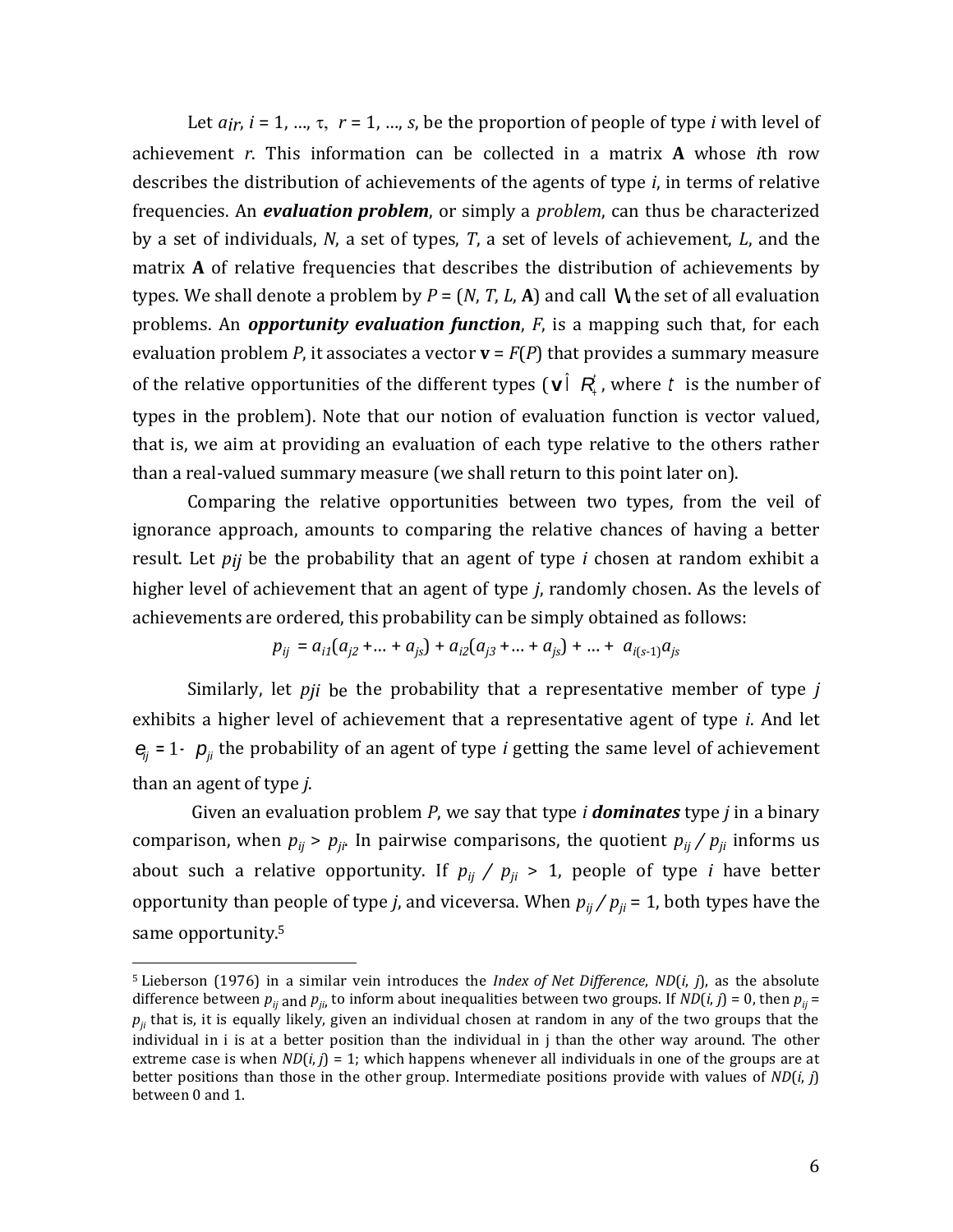This notion of domination is an intuitive and sensible way of comparing relative opportunities out of the outcome distributions of pairs of types. If type *i* dominates type *j*, then the opportunity set of the first type can be regarded as better than the opportunity set of the second, as the representative agent gets on average better outcomes. So the circumstances that define type *i* are preferable to those of type *j*. Note that we have not only a ranking of opportunity sets but also a cardinal measure of their relative opportunity (the size of the ratio  $p_{ii}/p_{ii}$ ).

Things are not so easy when it comes to evaluating more than two types. Unfortunately, the application of this evaluation criterion to more than two types fails to be transitive, and thus we cannot rank the types, even though we may know the relative evaluation of any pair of them. The example in Table 1 illustrates the problem. It describes the distribution of the population of three different types, 1, 2 and 3, into four levels of achievements, I, II, III and IV.

| rabie 1          |     |     |      |     |  |  |  |  |  |
|------------------|-----|-----|------|-----|--|--|--|--|--|
| Levels of        |     |     | ИI   |     |  |  |  |  |  |
| achievement      |     |     |      |     |  |  |  |  |  |
| Shares of type 1 | 0.1 | 0.3 | l).6 |     |  |  |  |  |  |
| Shares of type 2 |     |     |      | Ս.Ե |  |  |  |  |  |
| Shares of type 3 |     |     |      |     |  |  |  |  |  |

Table 1

Computing the corresponding domination probabilities yields the following results: (i)  $p_{12} = 0.5$ ,  $p_{21} = 0.45$ , which implies that type 1 dominates type 2. (ii)  $p_{23} = 0.5$ ,  $p_{32} = 0.45$ , which implies that type 2 dominates type 3. And (iii)  $p_{31} = 0.42$ ,  $p_{13} = 0.25$ , which implies that type 3 dominates type 1, thus creating a cycle.

As a consequence, when society consists of more than two types we have to depart from the mere pairwise comparisons, i.e, when valuing the relative opportunities of a type w.r.t some others, all have to be taken into account simultaneously.

In order to keep the *veil of ignorance* approach, as well as the likelihood of having better opportunities, we define an evaluation protocol that extends the idea of domination probabilities. Suppose we have an evaluation problem involving a society with *t* types and we want to assess the relative likelihood of achieving higher levels. To do so we apply repeatedly a tournament procedure defined as follows. We start by selecting arbitrarily a pair of types, *i* and *j*, say, and take one as the incumbent and the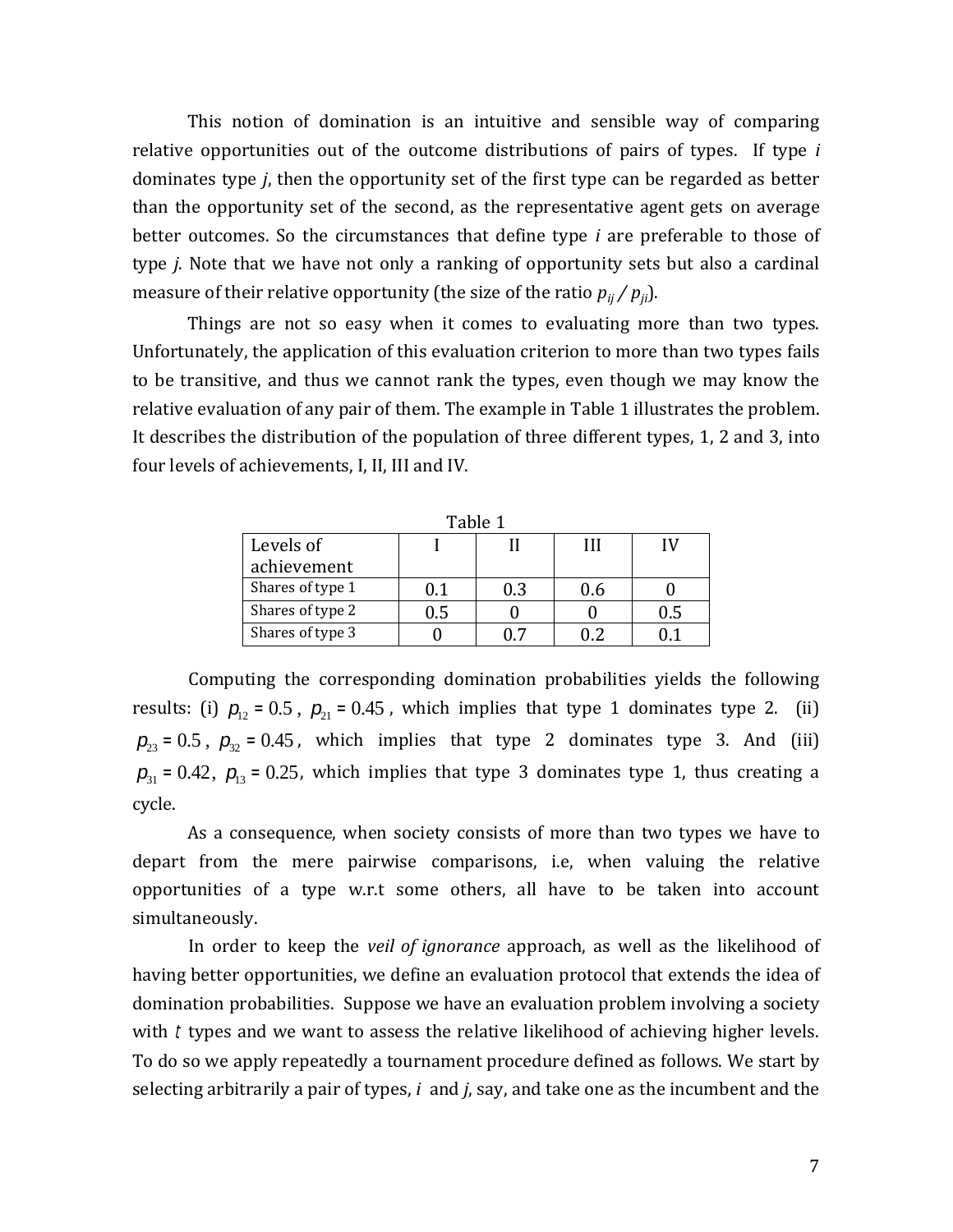other one as the defiant. Suppose we choose *i* as the incumbent (eve though the choice is immaterial). Next, pick randomly one agent of each of those types. We then compare the levels of achievement of those two agents. If the individual of type *i* belongs to a higher or equal level of achievement than the individual of type *j*, then type *j* is dismissed while type *i* will be confronted with another type *k* randomly selected.<sup>6</sup> Two new individuals are now chosen at random, one from the incumbent type *i* and one from the defiant type *k,* and are confronted as before. Once more, the type whose representative agent exhibits a higher level of achievement remains, the other one is dismissed, and a new round starts. By repeating infinitely many times this process, we find that the probability that *i* remains in the contest is given by:

$$
\frac{\hat{\mathbf{d}}_{j'i}\left(\mathbf{p}_{ij}+\mathbf{e}_{ij}\right)}{t-1}
$$

(the sum of the weak domination probabilities of *i* over the remaining types, times the probability of *i* being chosen at random). Similarly, the probability that type *i* be beaten by type *j* is given by  $p_{ji}/(t-1)$  (the probability that type *j* dominates type *i*, times the probability of *j* being chosen).

This protocol defines, therefore, a Markov process whose stochastic matrix is:

$$
M(P) = \frac{1}{t-1} \begin{bmatrix} \sum_{j\neq 1} (p_{1j} + \mathbf{e}_{j}) & p_{12} & \dots & p_{1t} \\ p_{21} & \sum_{j\neq 2} (p_{2j} + \mathbf{e}_{j}) & \dots & p_{2t} \\ \dots & \dots & \dots & \dots \\ p_{t1} & p_{t2} & \dots & \sum_{j\neq t} (p_{tj} + \mathbf{e}_{tj}) \end{bmatrix}
$$

This matrix has a positive dominant eigenvector,  $\mathbf{v}^* = M(P) \mathbf{v}^*$ , which corresponds to a stationary distribution. <sup>7</sup> This vector **v**\* indicates the proportion of time that (in the long run) each type will be selected in the above protocol. Those values provide a measure of the relative goodness of the distribution of outcomes within each type and thus capture the quality of the opportunity set of each type. We can, therefore, identify our opportunity evaluation function with this stationary distribution, that is: For each problem *P*,  $F(P) = \mathbf{v}^*$ , where  $\mathbf{v}^*$  is the dominant

 $6$  The distinction between incumbent and defiant serves just the purpose of deciding the type that remains in the tournament when both agents exhibit the same level of achievement.

 $<sup>7</sup>$  This vector always exists for this type of matrix and will be unique and strictly positive provided</sup> matrix *M*(*P*) is irreducible. See for instance Berman & Plemmons (1994).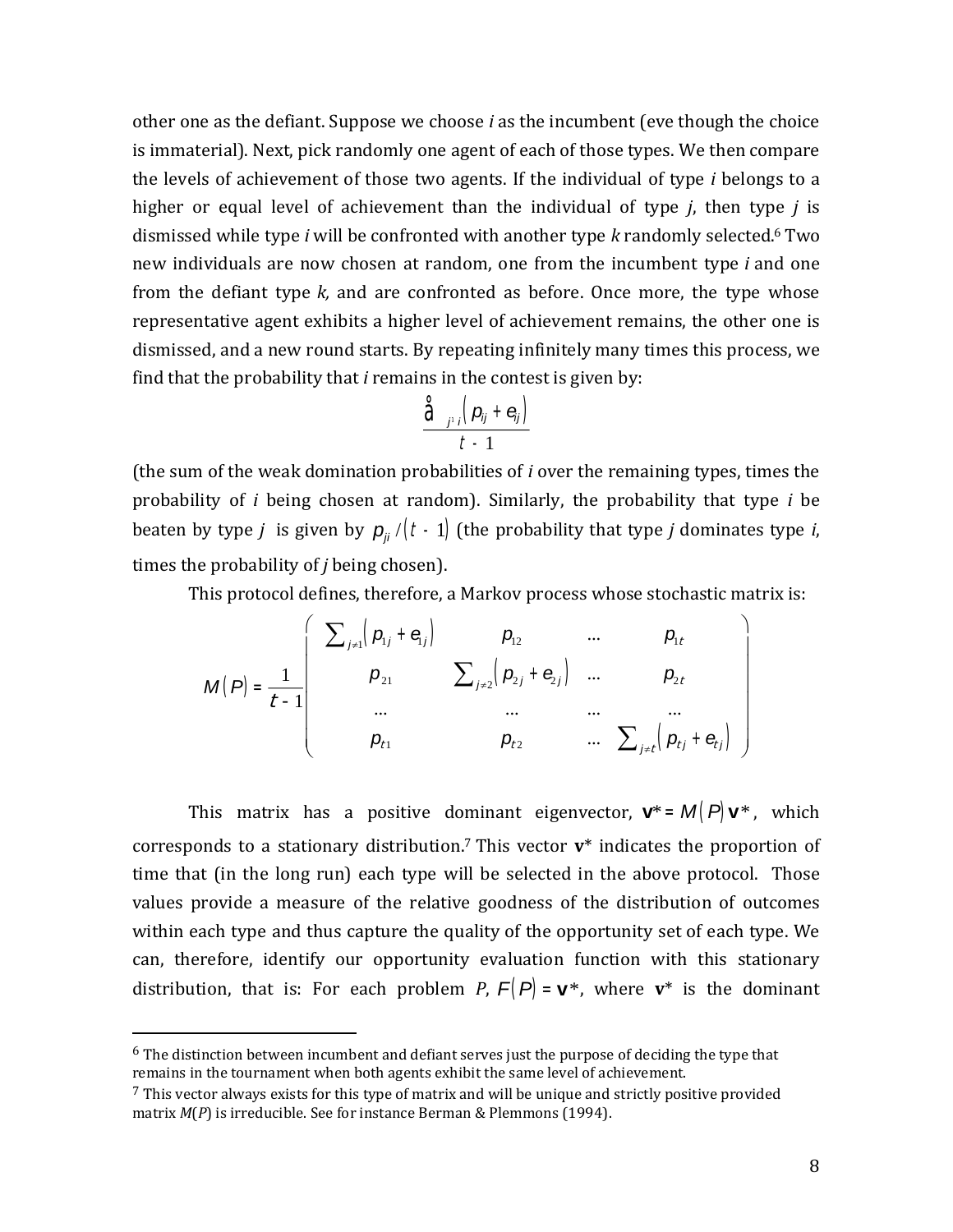eigenvector of matrix *M*(*P*).

Note that the *i*th component of our evaluation function is given by:

$$
F_{i}(P) = \frac{\hat{\sigma}_{i,j} p_{ij} F_{j}(P)}{\hat{\sigma}_{i,j} p_{ji}}, \quad i = 1, 2, ..., t
$$

That is, the ratio between the weighted sum of the domination probabilities of *i* with respect to all other types, with weights equal to their corresponding evaluations, and the sum of the probabilities that *i* be dominated by some other type.

**Remark:** *This is, precisely, the notion of worth introduced in Herrero & Villar (2013). This vector can be immediately calculated by means of a freely accessible algorithm designed for that purpose (see* <http://www.ivie.es/valoracion/index.php> ).

Note that, for the case of two types, we have  $\frac{F_i(P)}{F_i(P)}$  $\frac{F_i(P)}{F_j(P)} = \frac{p_{ij}}{p_{ji}}$  $\frac{\mu_{ij}}{p_{ji}}$  so that this protocol is actually an extension of the probability of domination criterion. In two-type problems those probabilities fully determine the evaluation (except for the choice of units).

\* \* \*

The evaluation function F provides a measure of relative equality of opportunity of the different types in society. Each type receives a score that reflects the relative goodness of the distribution of opportunities in enjoys. This is the key feature of the proposal. The dispersion of those scores tells us about the degree of inequality of opportunity in society. So one may consider defining a synthetic measure of the society's equality of opportunity following the normative approach used in the evaluation of income distribution. That is, inequality of opportunity can be measured by an index:

$$
I_{\text{Opp}}(P) = 1 - \frac{V^{\text{P}}(\mathbf{V}^*)}{m(\mathbf{V}^*)}
$$

where  $v^e(\mathbf{v}^*)$  is the egalitarian equivalent worth, that is the number that plugged into the implicit welfare evaluation function W would yield the same value that the one associated to the actual worth vector. Formally: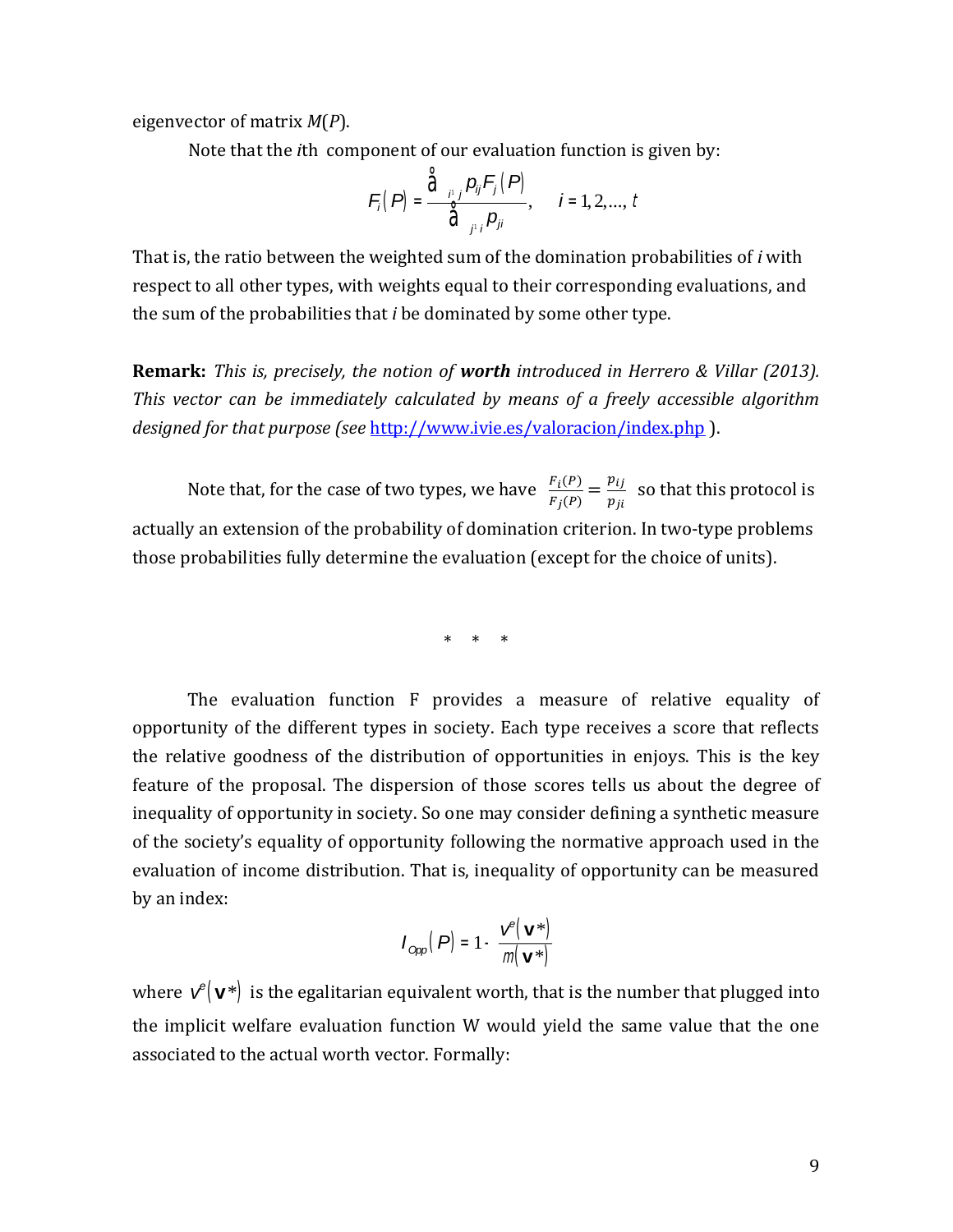$$
W\left[\underbrace{v^e(\mathbf{v}^*)},...,\underbrace{v^e(\mathbf{v}^*)}\right]=W(\mathbf{v}^*)
$$

which, under a suitable scaling assumption yields:  $W(\mathbf{v}^*) = m(\mathbf{v}^*) \begin{bmatrix} 1 - I_{\text{Opp}}(\mathbf{v}^*) \end{bmatrix}$ .

Setting the inequality measure amounts to defining the implicit welfare function, and viceversa. We shall propose here a specific way of measuring the inequality of opportunity: the Atkison's inequality measure for the unitary value of the inequality aversion parameter. This results into an egalitarian equivalent worth given by the geometric mean of the components of vector  $\mathbf{v}^*$ , that we denote by  $\tilde{\mu}(\mathbf{v}^*)$ . And, setting  $m(\mathbf{v}^*) = 1$ , we can take  $I_{\alpha_{mn}}(\mathbf{v}^*) = 1 - \tilde{\mu}(\mathbf{v}^*)$  as the appropriate measure of inequality of opportunity in society and  $W(\mathbf{v}^*) = \tilde{\mu}(\mathbf{v}^*)$  as the corresponding equality of opportunity measure.

#### **3 Properties of the evaluation function**

In order to provide additional support to our opportunity evaluation function, we follow the *axiomatic approach,* by showing that it satisfies a number of interesting properties that reinforce its operational and normative appeal.<sup>8</sup>

Let *P* = (*N*, *T*, *L*, **A**) be an evaluation problem involving *n* agents, t types, and *s* levels of achievement. We present now different properties that the evaluation function described in the former section satisfies. The first one worth mentioning is that of *anonymity*, which says that the evaluation only depends on the characteristics of the types and not on other aspects such as labels or names. Formally:

• **Anonymity:** For any problem P, for any permutation  $P : T \rightarrow T$  and for all i  $\hat{I}$ , *it happens that*  $\mathcal{F}_{\mathsf{P}(i)}(P) = \mathsf{P}(\mathcal{F}_i(P))$ 

A second standard property has to do with the situation in which for all pairs of groups, *i*, *j* it happens that  $p_{ij} = p_{ji}$ , that is, in all pairwise comparisons there is no advantage of any group over the other. If this is the case, then all groups should be  $\overline{a}$ 

<sup>&</sup>lt;sup>8</sup> About the relevance and interest of the axiomatic approach, see Thomson (2001).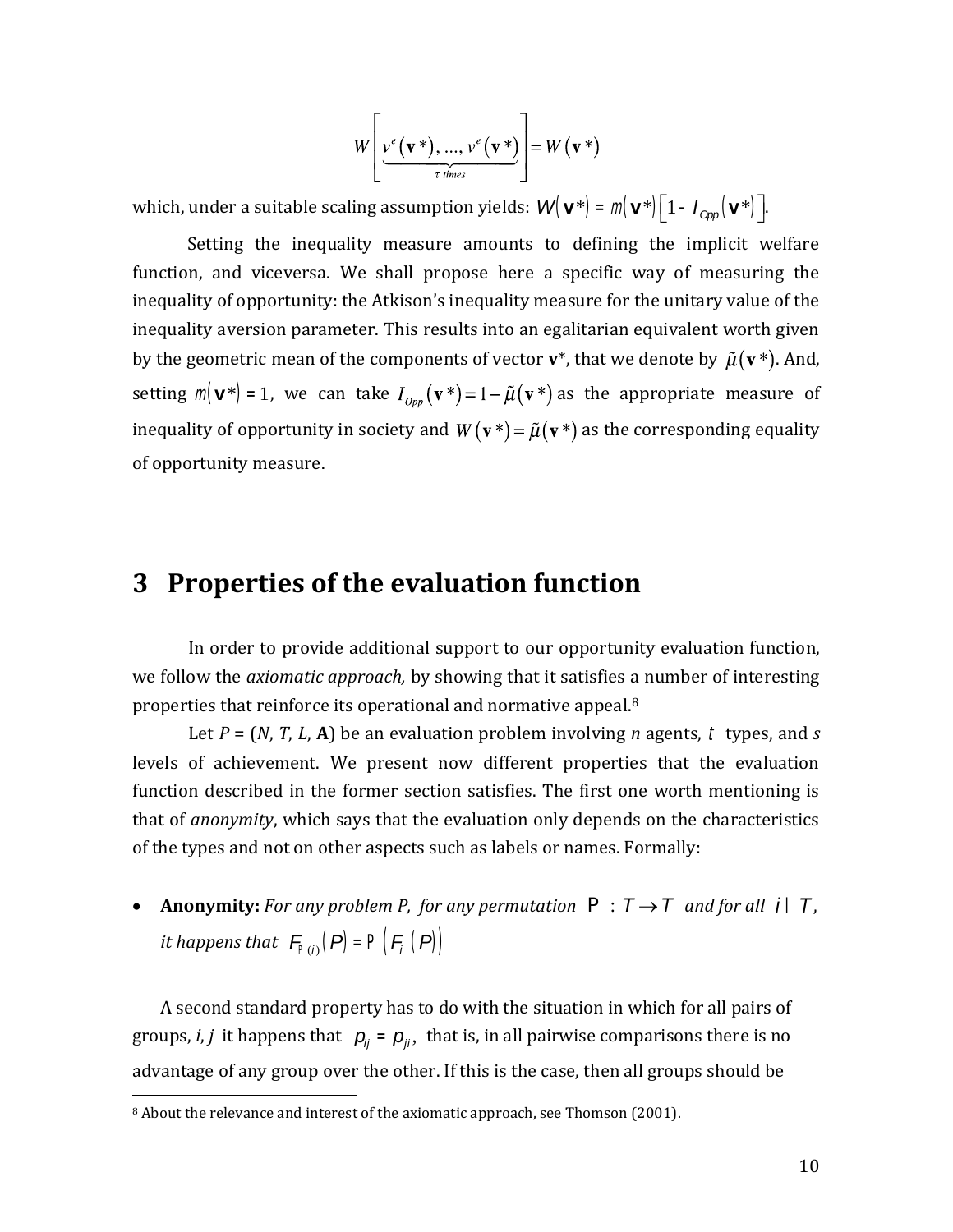given identical value.

• **Symmetry:** For any problem P such that for all  $i, j$   $\bar{I}$   $\bar{T}$ ,  $p_{ij} = p_{ji}$ , we have that  $F_i(P) = F_j(P)$ , for all **i**, **j**  $\Gamma$  *T***.** 

Consider now the particular case of evaluation problems involving only two groups. The next three properties refer to that case and are closely related. We start by introducing a *monotonicity* property that describes the behaviour of the evaluation function when there is an improvement in one of the groups. Let  $P = (N, \{i, j\}, L, A)$ be a two-group problem and suppose that some members of group *i* improve their situation by moving to a higher position (from *s* to *r*, say, with  $r < \frac{\sigma}{s}$   $\frac{\sigma}{\sigma}$  *L*). Let  $P' = (N, \{i\}, L, A)$  denote the new situation and call the change from *i* to *i*' an *unambiguous improving.* Then, the relative valuation of group *i* with respect to group *j* should be higher in problem *P*' than it was in the original problem. Formally:

• Monotonicity: Let  $P = (N, \{i, j\}, L, A)$  be a two-type problem, and let  $P' = (N, \{i', j\}, L, A)$  *be a problem that results from an unambiguous improving of* 

*group i. Then,*  $\frac{F_i(P)}{F_i(P)}$ *F<sup>j</sup>* (*P*)  $\lt \frac{F_i(P)}{F(P)}$  $F_j(P)$ .

The next property, *stochastic dominance*, can be regarded as an implication of the monotonicity and anonymity properties presented above. It relates the valuation of two groups of the same size, when one of them stochastically dominates the other one.

• Stochastic Dominance: Let  $P = (N, \{i, j\}, L, A)$  be a two-group problem and *suppose that the following holds:*

$$
a_{i1} \ge a_{j1},
$$
  
\n
$$
a_{i1} + a_{i2} \ge a_{j1} + a_{j2},
$$
  
\n...  
\n
$$
a_{i1} + a_{i2} + \dots + a_{i,s-1} \ge a_{j1} + a_{j2} + \dots + a_{j,s-1}
$$
  
\nwith some strict inequality. Then 
$$
\frac{F_i(P)}{F_j(P)} > 1.
$$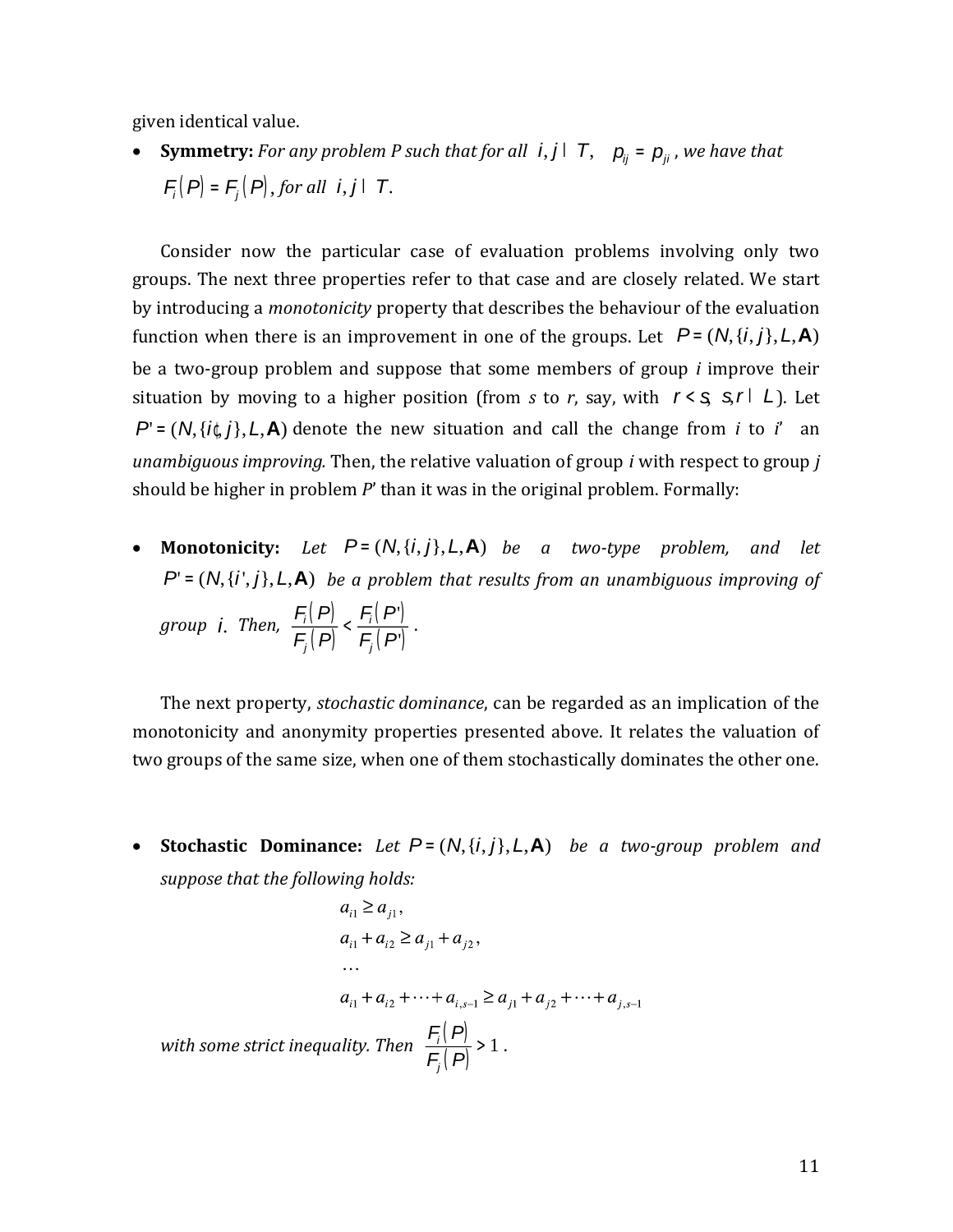The dominance relation between groups *i* and *j* before can be interpreted as *i* being an unambiguous improving of *j* (either in one or several steps). Thus, combining monotonicity with anonymity, we get the stochastic dominance property. Also note that, in this context, stochastic dominance implies dominance in pair-wise comparisons.

Consider finally, the idea of providing a specific form of the relative evaluation of pair of groups, whenever we face a two-group problem. *Reciprocity* establishes that, in those problems involving only two groups, the relative valuation of the groups should coincide with the ratio between the number of times a group beats the other.<sup>9</sup> Formally:

• **Reciprocity:** For any problem  $P = (N, \{i, j\}, L, A)$ , we have:

$$
\frac{F_i(P)}{F_j(P)}=\frac{p_{ij}}{p_{ji}}
$$

Previous property implies both monotonicity and stochastic dominance.

The properties analysed so far involve a *fixed* number of types. We now introduce a property that, instead, relates problems with different number of types. This is a property in which we require a sort of *bilateral consistency* in the way the solution behaves when considering a series of two-type associated problems.<sup>10</sup>

In order to deal with the case of three or more types we introduce now the notion of *opportunity advantage*. Given a problem *P* and an evaluation function *F*, the opportunity advantage of type *i*,  $a_i(P,F)$ , is defined as the weighted sum of the probabilities that this type dominates the others, where the weights are given the evaluations of those other types. Formally:

$$
a_i(P,F)=\mathring{a}_{j'i}p_{ij}F_j(P)
$$

It is easy to see that when there are only two types, type *i* exhibits higher opportunity advantage than type *j* if and only if type *i* dominates type *j*. This is not true when there are more than two types.

l

<sup>9</sup>A similar property appears in Slutzki & Volij (2006)

<sup>10</sup> On the relevance and ideas about bilateral consistency in different settings, see Hokari & Thomson (2008).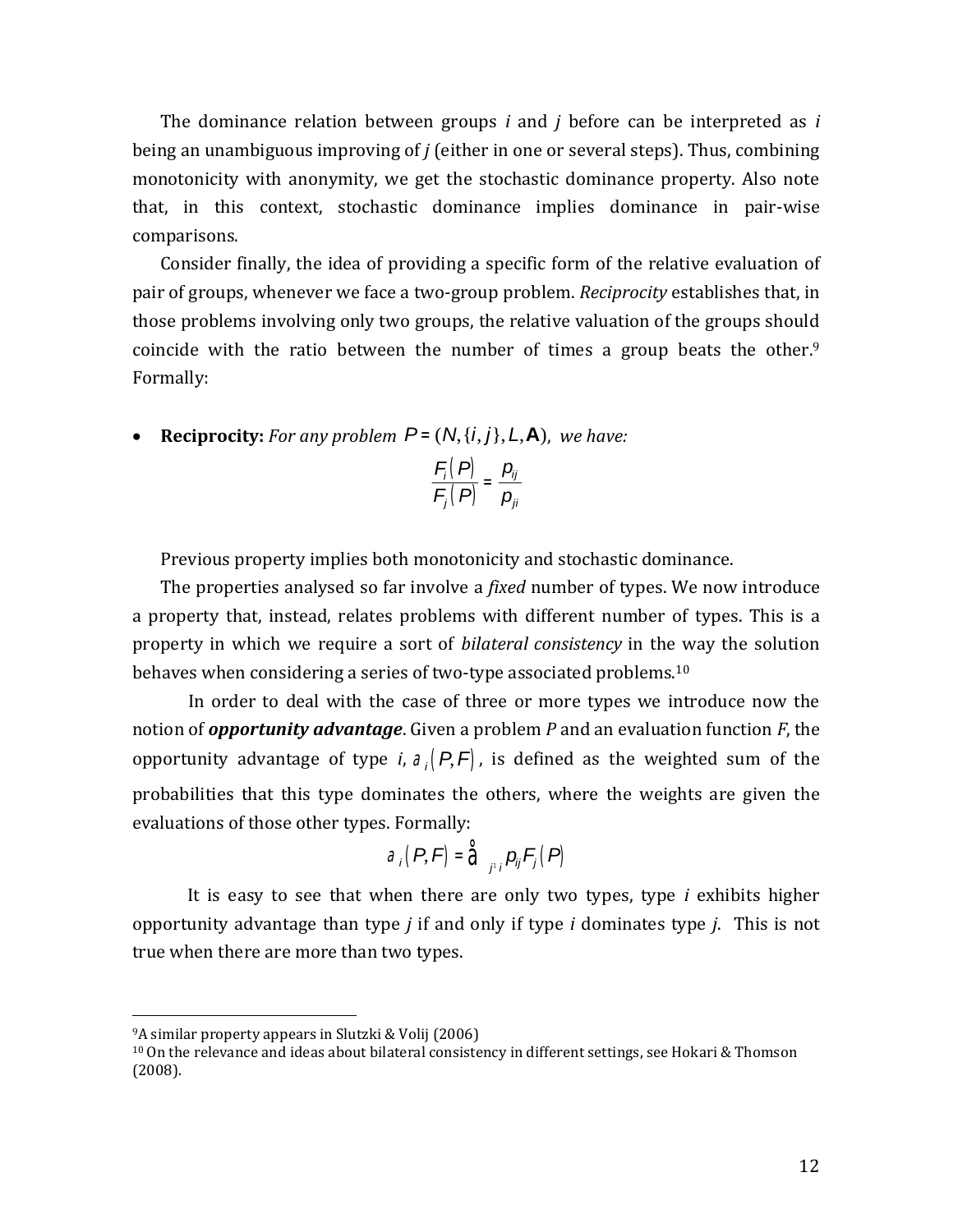A simple way of treating the case of more than two types is by applying a certain requirement of *consistency.* We do so by establishing a link between the case of more than two types,  $\tau > 2$ , and several related two-type problems.

For a given problem P = (*N*, *T*, *L*, **A**), with  $\tau > 2$ , let  $P^{(i)} = (N, \{i, N_i\}, L, A^{(i)})$ denote the two-type problem resulting from merging all types different from *i* into a single one. This is done by taking  $a_{ij} = \frac{1}{t}$  $\frac{1}{t-1}\hat{a}_{k}$ ,  $a_{kj}$ . Consistency requires that the ratio between the opportunity evaluation for type *i* in the two problems coincide with the ratio of the corresponding opportunity advantages. Formally,

**Consistency:** *Let P be a problem. Then, for all i* Î*T*,

*F<sup>i</sup>* (*P*)  $F_i(P^{(i)})$  $=\frac{a_i(P,F)}{1-e^{-\alpha}}$  $a_i(P^i, F)$ 

The idea of consistency has been widely used in the literature of bargaining problems, coalitional games or bankruptcy situations, as a way of dealing with variable population problems. For an excellent survey on consistency, see Thomson (2011), (2012). The idea behind this principle in this context is that changing the way of conforming the types should not affect the essence of the evaluation.

Among the mentioned properties, the last two, reciprocity and consistency suffice to determine the evaluation function. Me omit the easy proof.

**Claim:** *An evaluation function F satisfies reciprocity and consistency, if and only if, for any given problem P, all i* Î*T , we have:* 

$$
F_i(P) = \frac{\hat{a}_{j'i} p_{ij} F_j(P)}{\hat{a}_{j'i} p_{ji}}
$$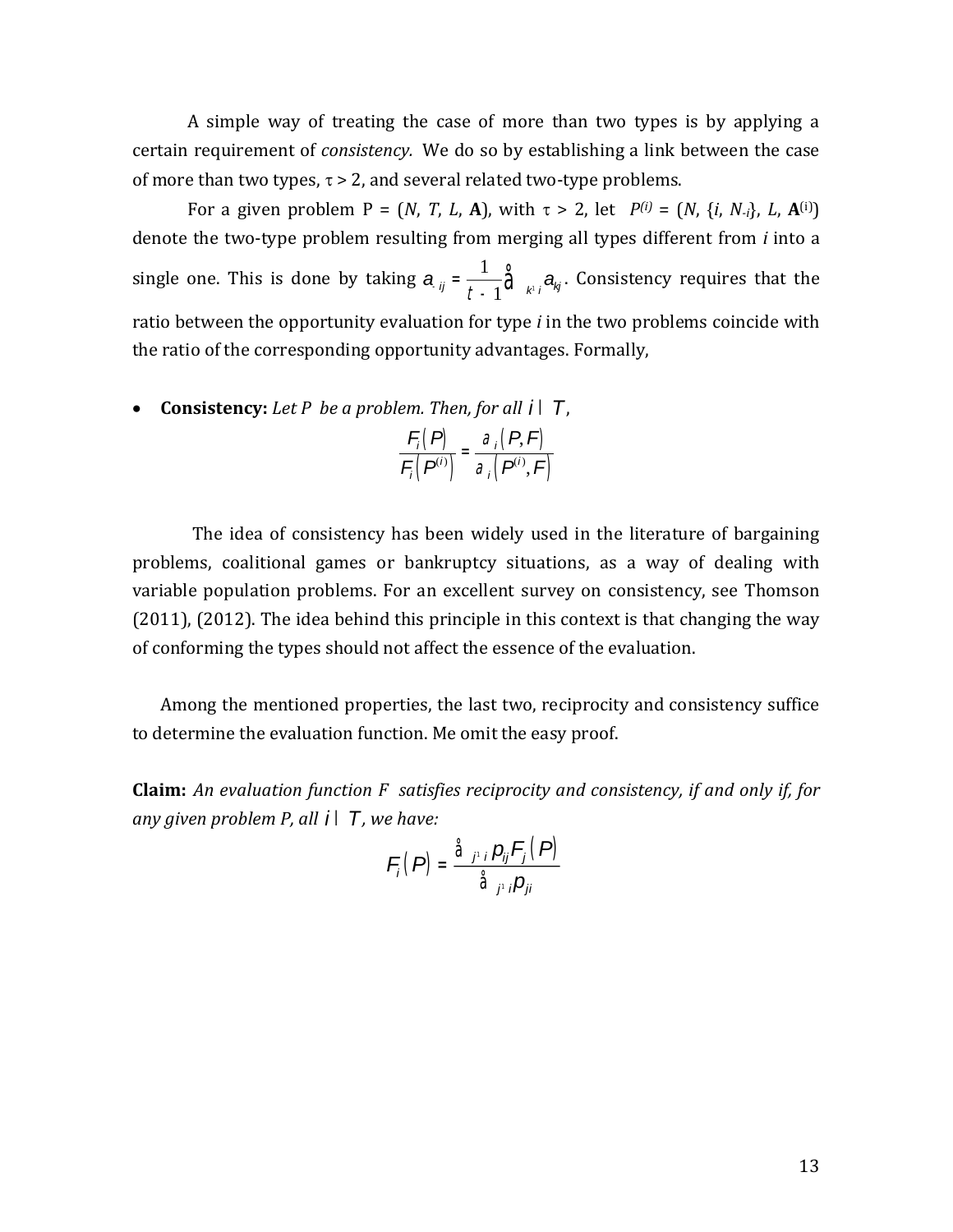# **4 Intergenerational equality of opportunity in Education in Europe**

Education is probably one of the fields in which the equality of opportunity approach fits better, as educational performance is clearly correlated to the children's environment (see for instance OECD (2013)). It is also a field in which we find a number of studies addressing specifically this point, taking into account the influence of family characteristics. The idea is that an educational system exhibits a higher degree of equality of opportunity the more independent are the students' outcomes on their family features. An element that has been systematically singularized in order to assess the degree of equality of opportunity is that of the education of the parents (typically the highest educational level achieved by the mother or the father). See for instance Peragine & Serlenga (2008), Lefranc, Pistolesi & Trannoy (2009), Checchi & Peragine(2010), Herrero, Méndez & Villar (2014), Villar (2014).

We follow here this line of analysis by linking equality of opportunity to the independence on the students' achievements on their parents' education. Data on the education level of parents and their children come from the Survey of Health, Ageing and Retirement in Europe (SHARE), a cross-national survey with a panel design representing the population of individuals aged over 50 years in some European countries.11 SHARE reports the education level of the two parents even if one of them died, thus attenuating sample selection bias due to heterogeneity in mortality rates both by educational levels and across countries. This is particularly relevant in our application since we focus on the father's education because of his higher attachment to the labour market relative to that of the mother, especially for older parents. SHARE also informs on the children's level of education for families of at most four children.<sup>12</sup> However, this limitation is likely to have a reduced impact in our analysis since only 6% of the European parents in the sample have more than four children.

We consider the SHARE dataset corresponding to the first wave relative to the

<sup>11</sup> Further information about the SHARE database is provided in the following link: http://www.shareproject.org/

 $12$  When there are more than four children in the family, the children for which the education level is asked are chosen by sorting them in ascending order by age and geographical distance to the family and picking the first four children. That is, younger children living closer to the family are prioritized.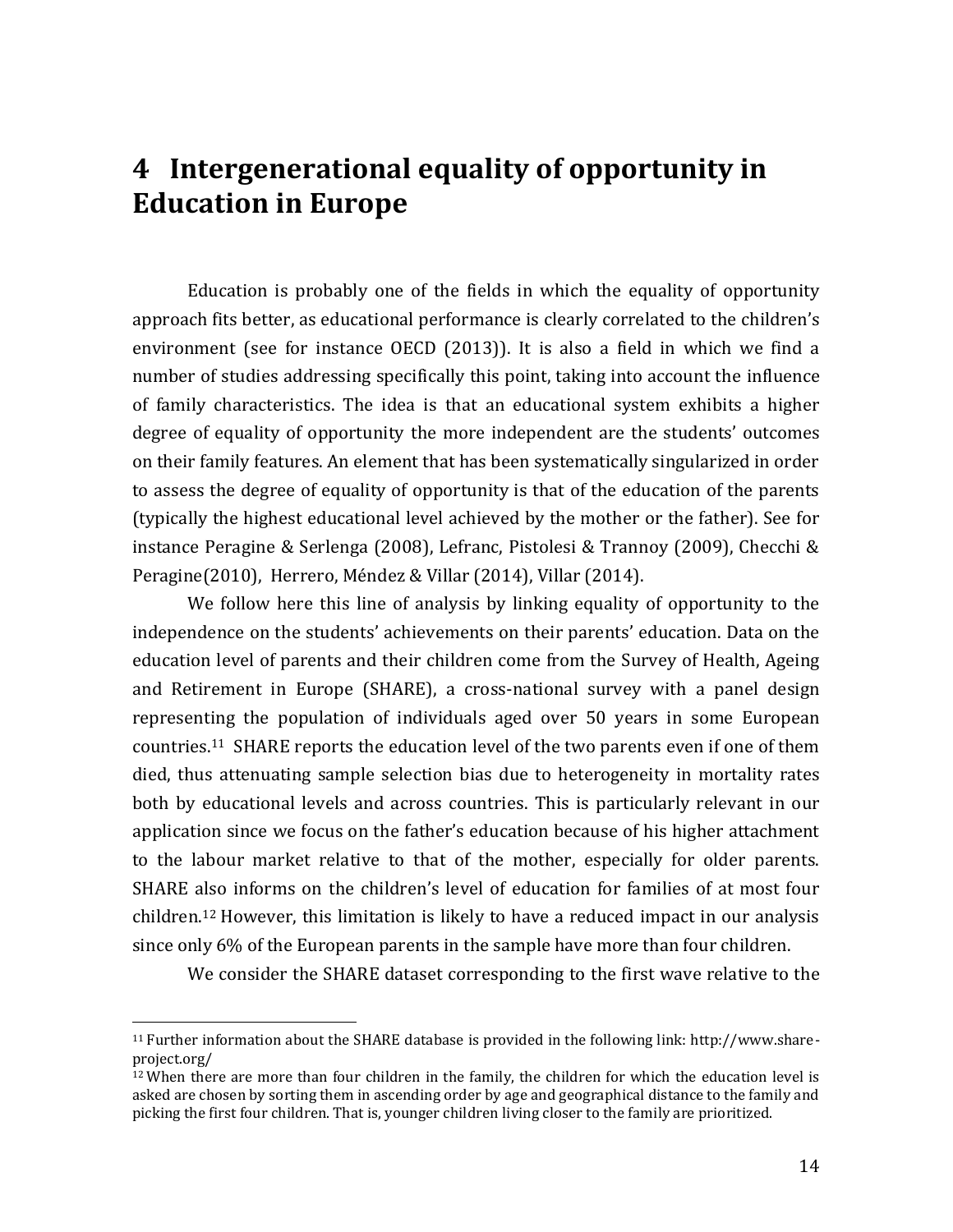year 2004.<sup>13</sup> Here we consider three different levels for the father's education (1: primary education or less, 2: intermediate education, and 3: university education), and four different levels for the children's education (1: primary education or less, 2: inferior intermediate education, 3: superior intermediate education, and 4: university education). The education categories in SHARE are defined according to the International Standard Classification of Education (ISCED) and, thus, they are harmonized across countries. We focus on children aged over 25 years in order to minimize the share of children enrolled in formal education. Groups with similar circumstances thus correspond to "children" whose parents have a similar education level.

We concentrate on eight European countries: Sweden, the Netherlands, Spain, Italy, France, Denmark, Greece and Belgium. Germany is excluded from the analysis because there are almost no parents in the lowest educational category. That is so because Germany is the only sample country in which the lowest education degree requires more than seven years of education and, thus, that degree is classified as education level 2 in ISCED. Austria is also excluded for its reduced sample size.

We take two different cohorts for the fathers: those born between 1914-1929, aged 75 to 90 years old in 2004, and those born between 1940-1954, aged 50 to 65 years old in 2004. This allows us to compare the situation of the children of these two cohorts and analyse if the effect of the parents' education level has changed over time.

The descriptive statistics appear in Table 1. For each country and each cohort we have the distribution of children in each of the four education levels considered for children and the three education levels of the fathers. Therefore, each cell (*i*, *j*) of the table, other than those corresponding to "All" either in rows or columns, describes -for a given country- the percentage of children that have fathers with educational level *j* -for a given cohort- who have achieved educational level *i*. If we consider, for the sake of illustration, the cell (1, 1) of the table for the younger cohort of Spanish fathers, we observe that 19.6% of the children coming from the less educated fathers have the same education level as their fathers. In the rows and columns labelled "All" the percentages are calculated with respect to the total number of persons in the sample

<sup>&</sup>lt;sup>13</sup> We exploited the panel design of SHARE to minimize nonresponse issues. For households in the first two waves of SHARE, we checked whether the information on the predetermined variables used in the analysis and not reported in 2004 was reported in 2005. That could be the case if, for example, the respondent was not the same in the two interviews. In that case, the information is imputed to the corresponding variables in the first wave.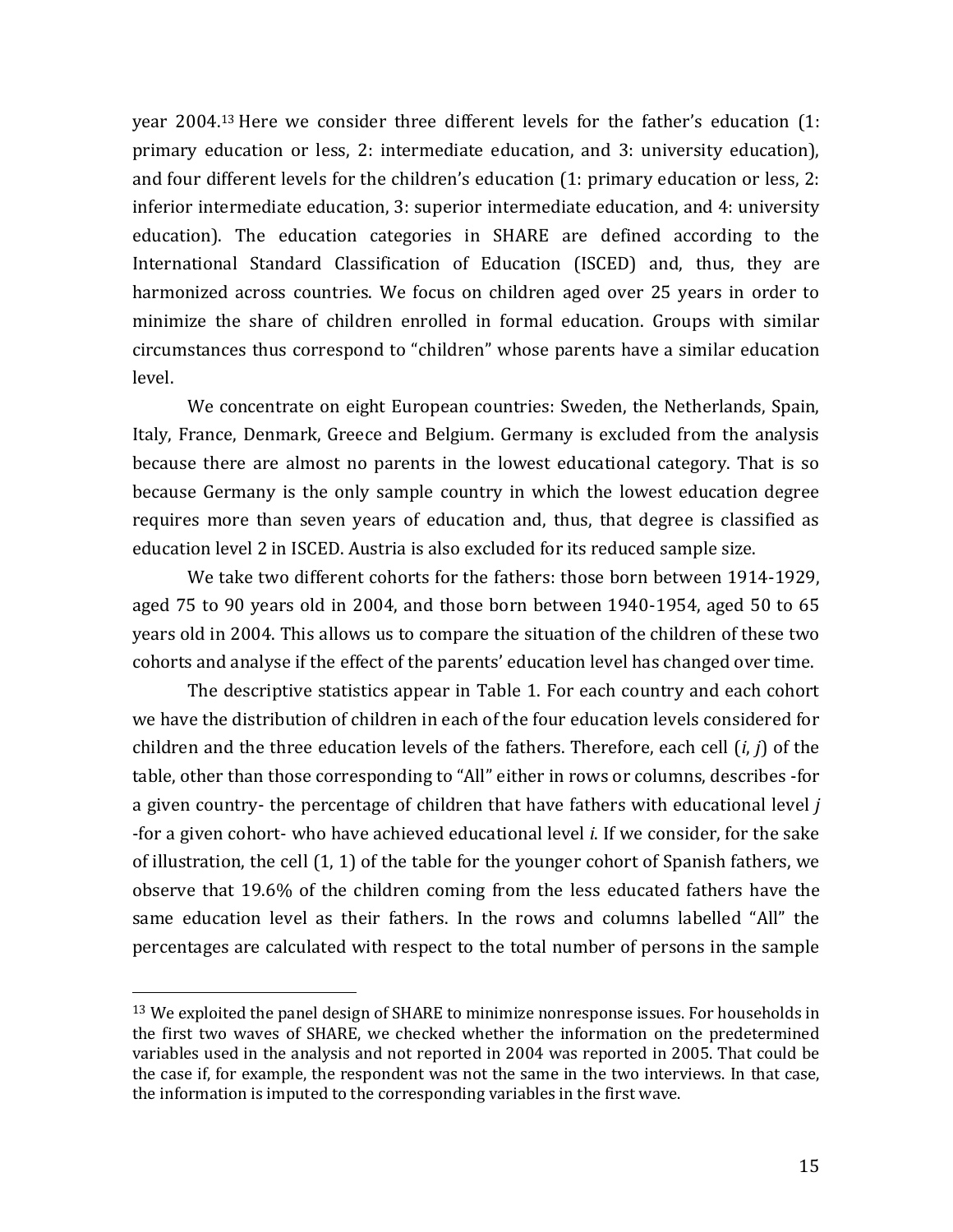from that country and that cohort, in brackets. For example, cell (5, 1) of the same table tells us that 45.8% of the Spanish younger fathers had educational level 1, whereas cell (1, 4) says that 9.9% of the Spanish children coming from the younger cohort of fathers had only achieved level 1.

|             |                         |                          |                | Cohort 1940-1954 |                          | Cohort 1914-1929 |                |      |            |  |
|-------------|-------------------------|--------------------------|----------------|------------------|--------------------------|------------------|----------------|------|------------|--|
|             | Child's                 | Fathers' education level |                |                  | Fathers' education level |                  |                |      |            |  |
| Country     | education               | $\mathbf{1}$             | $\overline{2}$ | 3                | All                      | $\mathbf{1}$     | $\overline{2}$ | 3    | All        |  |
| Spain       | $\mathbf{1}$            | 19,6                     | 1,1            | 3,7              | 9,9                      | 39,3             | 1,0            | 0,0  | 32,6       |  |
|             | $\overline{2}$          | 29,6                     | 17,9           | 2,8              | 21,4                     | 32,3             | 40,0           | 2,6  | 31,9       |  |
|             | 3                       | 30,9                     | 42,6           | 29,9             | 35,7                     | 17,2             | 23,8           | 31,6 | 18,7       |  |
|             | $\overline{\mathbf{4}}$ | 19,8                     | 38,5           | 63,6             | 33,0                     | 11,3             | 35,2           | 65,8 | 16,8       |  |
|             | All                     | 45,8                     | 41,9           | 12,3             | 100 (869)                | 82,7             | 12,7           | 4,6  | 100 (825)  |  |
| Italy       | $\mathbf{1}$            | 3,8                      | 0,6            | 0,0              | 2,0                      | 16,6             | 1,0            | 0,0  | 12,3       |  |
|             | $\overline{2}$          | 48,2                     | 19,0           | 3,1              | 30,8                     | 43,2             | 17,3           | 2,3  | 35,4       |  |
|             | 3                       | 40,3                     | 57,3           | 33,8             | 48,4                     | 35,0             | 52,8           | 23,3 | 38,4       |  |
|             | 4                       | 7,7                      | 23,1           | 63,1             | 18,8                     | 5,3              | 28,9           | 74,4 | 13,9       |  |
|             | All                     | 43,8                     | 50,1           | 6,1              | 100 (1070)               | 72,9             | 22,2           | 4,9  | 100 (886)  |  |
| Greece      | $\mathbf{1}$            | 6,0                      | 0,9            | 0,0              | 2,8                      | 26,4             | 2,4            | 2,8  | 21,2       |  |
|             | $\overline{2}$          | 10,5                     | 4,4            | 0,5              | 6,1                      | 16,2             | 4,7            | 2,8  | 13,6       |  |
|             | 3                       | 61,2                     | 57,2           | 36,5             | 54,9                     | 40,1             | 43,5           | 38,9 | 40,6       |  |
|             | $\overline{\mathbf{4}}$ | 22,3                     | 37,4           | 63,1             | 36,2                     | 17,3             | 49,4           | 55,6 | 24,6       |  |
|             | All                     | 40,5                     | 40,3           | 19,1             | 100 (1061)               | 78,1             | 18,1           | 3,8  | 100 (940)  |  |
| Sweden      | $\mathbf{1}$            | 0,8                      | 0,3            | 0,7              | 0,5                      | 5,5              | 2,6            | 0,7  | 4,0        |  |
|             | $\overline{2}$          | 13,2                     | 8,3            | 2,4              | 8,5                      | 28,8             | 17,2           | 9,5  | 15,8       |  |
|             | 3                       | 66,7                     | 59,6           | 41,7             | 57,9                     | 43,2             | 48,5           | 33,3 | 30,1       |  |
|             | 4                       | 19,3                     | 31,8           | 55,2             | 33,1                     | 22,5             | 31,8           | 56,5 | 21,0       |  |
|             | All                     | 27,8                     | 51,8           | 20,4             | 100 (1414)               | 57,3             | 27,8           | 14,9 | 100 (986)  |  |
| Denmark     | $\mathbf{1}$            | 5,8                      | 0,6            | 0,7              | 1,1                      | 7,5              | 1,9            | 0,8  | 3,2        |  |
|             | $\overline{2}$          | 20,4                     | 11,9           | 6,7              | 10,7                     | 14,7             | 9,1            | 3,3  | 9,1        |  |
|             | 3                       | 53,4                     | 52,3           | 33,9             | 45,7                     | 47,6             | 45,6           | 24,2 | 40,5       |  |
|             | $\overline{\mathbf{4}}$ | 20,4                     | 35,3           | 58,7             | 42,6                     | 30,2             | 43,4           | 71,7 | 47,2       |  |
|             | All                     | 8,4                      | 55,1           | 36,5             | 100 (1226)               | 27,7             | 46,0           | 26,3 | 100 (911)  |  |
| France      | 1                       | 14,8                     | 4,6            | 1,9              | 7,2                      | 26,0             | 5,2            | 4,1  | 17,9       |  |
|             | $\overline{2}$          | 8,9                      | 5,4            | 1,6              | 5,7                      | 10,4             | 11,5           | 8,2  | 10,4       |  |
|             | 3                       | 46,0                     | 40,5           | 20,6             | 38,1                     | 41,4             | 39,4           | 23,8 | 38,6       |  |
|             | $\overline{4}$          | 30,3                     | 49,4           | 75,9             | 49,1                     | 22,1             | 43,9           | 63,9 | 33,1       |  |
|             | All                     | 30,5                     | 48,8           | 20,7             | 100 (1547)               | 61,7             | 25,3           | 13,0 | 100 (1134) |  |
| Netherlands | $\mathbf{1}$            | 8,9                      | 1,4            | 0,7              | 2,0                      | 8,7              | 1,3            | 1,2  | 3,1        |  |
|             | $\overline{2}$          | 45,2                     | 25,3           | 8,8              | 22,4                     | 47,7             | 26,6           | 9,6  | 28,1       |  |

| I)<br>n |  |
|---------|--|
|---------|--|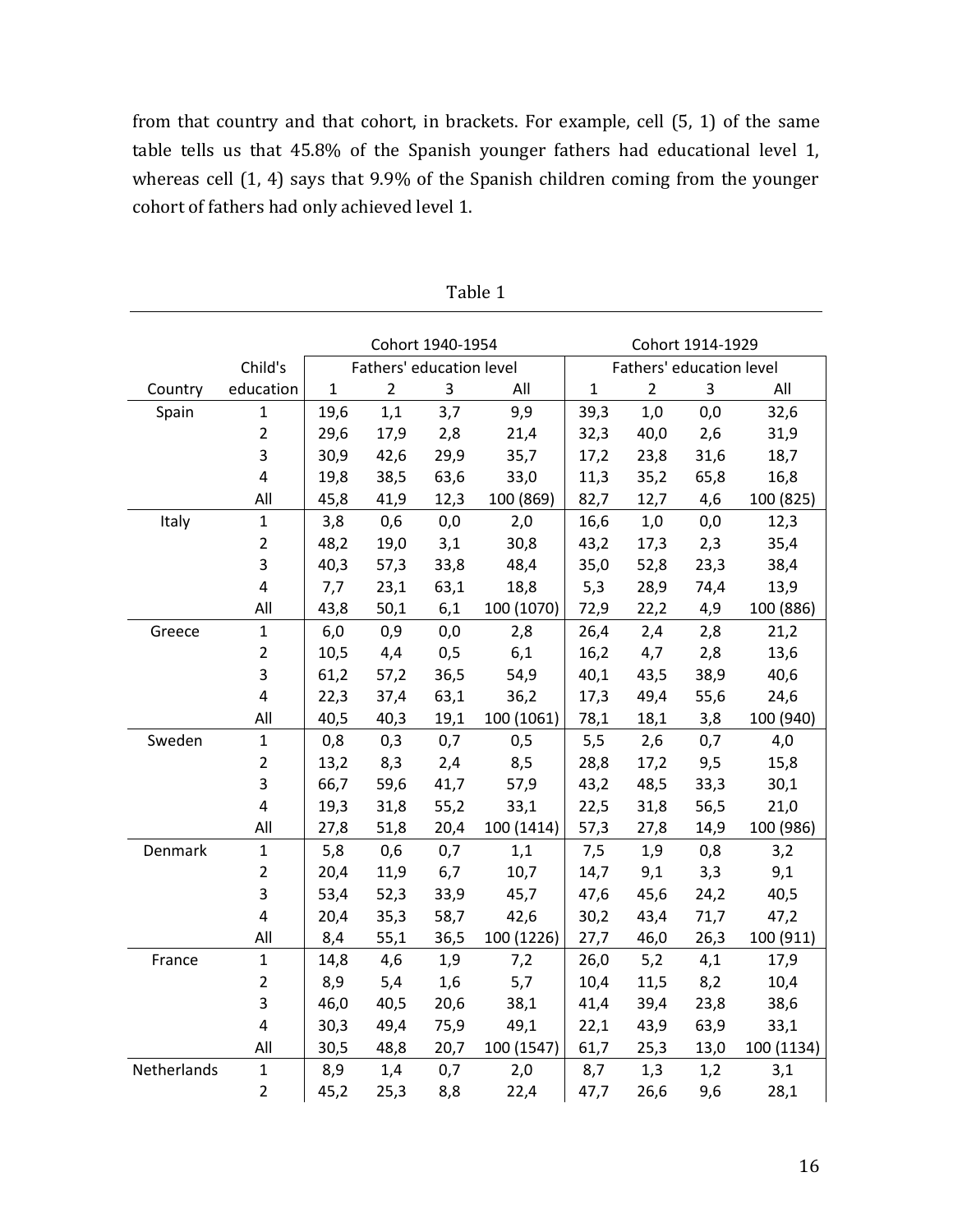|         | 3              | 35,0 | 42,2 | 25,1 | 36,2       | 27,7 | 40,4 | 25,7 | 34,3       |
|---------|----------------|------|------|------|------------|------|------|------|------------|
|         | 4              | 10,8 | 31,1 | 65,4 | 39,4       | 15,9 | 31,7 | 63,5 | 34,4       |
|         | All            | 10,8 | 58,8 | 30,4 | 100 (1453) | 24,1 | 55,3 | 20,6 | 100 (810)  |
| Belgium | 1              | 5,9  | 2,2  | 0,2  | 2,3        | 13,7 | 1,3  | 2,2  | 6,7        |
|         | $\overline{2}$ | 15,5 | 10,6 | 2,2  | 9,1        | 27,0 | 10,8 | 3,1  | 16,2       |
|         | 3              | 51,0 | 41,8 | 23,9 | 38,4       | 40,5 | 40,3 | 23,2 | 37,1       |
|         | 4              | 27,6 | 45,4 | 73,6 | 50,1       | 18,8 | 47,6 | 71,4 | 40,0       |
|         | All            | 18,0 | 53,9 | 28,0 | 100 (1608) | 42,0 | 39,1 | 19,0 | 100 (1182) |

A simple visual inspection of Table 1 shows that Southern European countries like Greece, Italy and Spain stand out for the low education of their population of fathers. These countries show both the highest percentages of less educated fathers and the lowest percentages of better-educated fathers in the two cohorts. For fathers aged 75 to 90 years old in 2004, the share of those less educated reaches 83% in Spain. Close to the Spanish record are Greece and Italy with 78% and 73% of the fathers in that cohort reporting primary education or less, respectively. These numbers sharply contrast with those for Central and Northern European countries, where the average percentages of less educated fathers in that cohort are both close to 43%. Conversely, while the share of better-educated fathers does not exceed 5% in Southern Europe, it reaches 18% and 20% in Central and Northern European countries, respectively.

The average educational attainment of Southern European fathers improves substantially when we move from the older to the younger cohort of fathers. In absolute terms the larger reductions correspond to those countries, as illustrated by the cases of Spain and Greece with some 37 percentage points of reduction in their shares of low educated parents. In relative terms all countries exhibit large improvements ranging from a reduction of 70% for Denmark to 40% in Italy concerning that variable.

The average educational level of children also improved from the older to the younger cohort of fathers. Here again we find that the higher absolute reductions correspond to Spain and Greece, where the share of less educated children lowered by 23 and 18 percentage points, respectively, whereas the highest relative reductions are those of Sweden (88%), Greece (87%) and Italy (84%), with a minimum of 35% for the Netherlands.

Next, we perform two different exercises using the evaluation protocol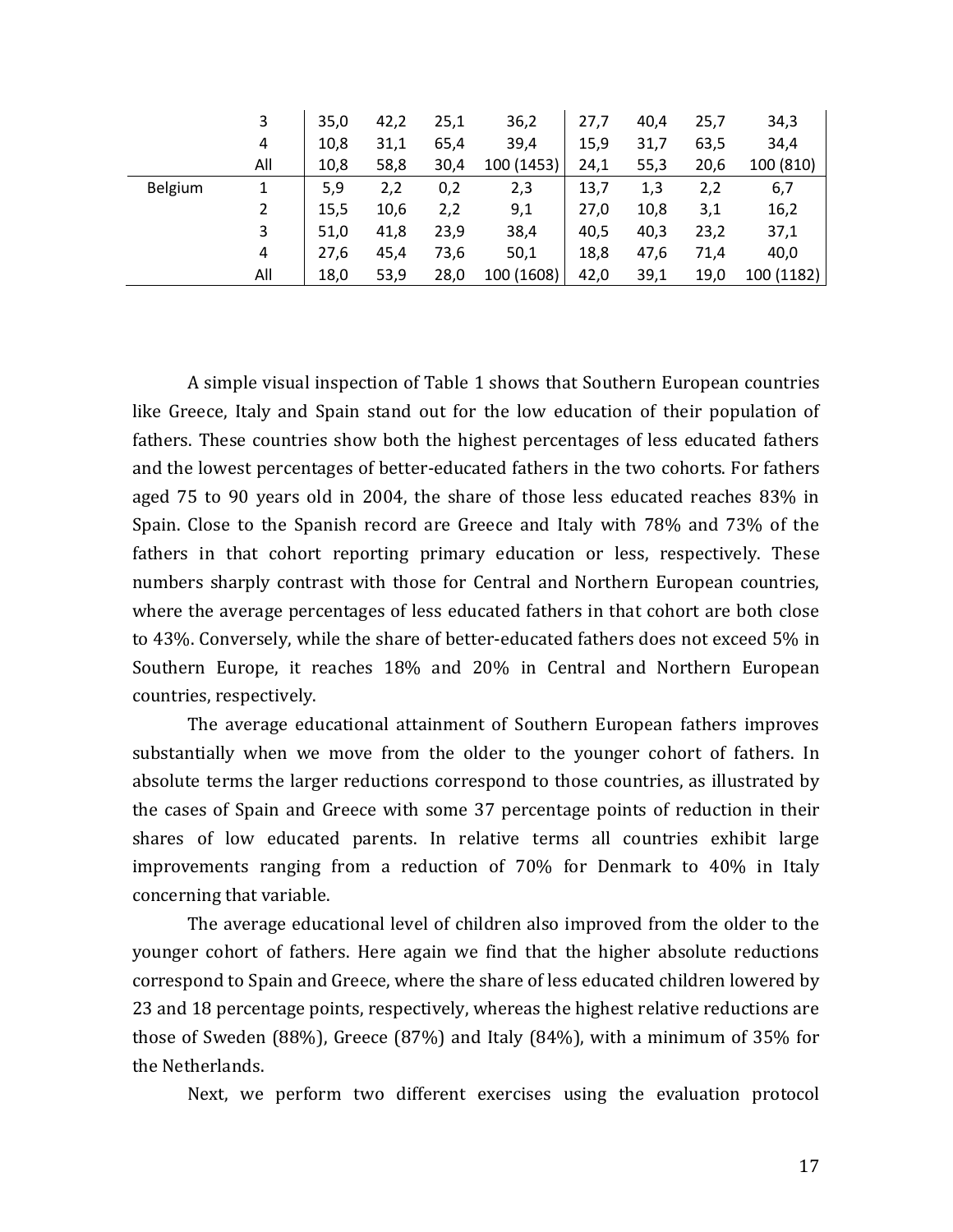presented in sections 2 and 3. First, we evaluate the relative opportunities of children in the two cohorts, for each of the eight countries. We use bootstrap to test whether the difference between the eigenvectors of the two cohorts is statistically significant or not.<sup>14</sup> The results appear in Table 2.

|                           | Spain        |       | Italy        |              | Greece          |       | France         |       |
|---------------------------|--------------|-------|--------------|--------------|-----------------|-------|----------------|-------|
| Fathers'                  | Father's age |       | Father's age |              | Father's age    |       | Father's age   |       |
| education level           | 50-65        | 75-90 | 50-65        | 75-90        | 50-65           | 75-90 | 50-65          | 75-90 |
| 1                         | $0.283***$   | 0,123 | 0,127        | 0,065        | 0,310           | 0,246 | 0,310          | 0,369 |
| 2                         | 0,783        | 0,535 | 0,455        | 0,385        | $0.685**$       | 1,223 | $0.672**$      | 0,917 |
| 3                         | 1,934        | 2,342 | 2,418        | 2,550        | 2.006**         | 1,531 | $2.018**$      | 1,714 |
| <b>Summary indicators</b> |              |       |              |              |                 |       |                |       |
| Inequality of Opp.        | 0,246        | 0,464 | 0,481        | 0,600        | 0,248           | 0,228 | 0,251          | 0,166 |
| 3 over 2                  | 2,47         | 4,38  | 5,31         | 6,63         | 2,93            | 1,25  | 3,01           | 1,87  |
| 3 over 1                  | 6,82         | 19,06 | 19,02        | 39,05        | 6,48            | 6,22  | 6,51           | 4,65  |
|                           |              |       |              |              |                 |       |                |       |
|                           |              |       |              |              |                 |       |                |       |
|                           | Sweden       |       |              | Denmark      | The Netherlands |       | <b>Belgium</b> |       |
| Fathers'                  | Father's age |       |              | Father's age | Father's age    |       | Father's age   |       |
| education level           | 50-65        | 75-90 | 50-65        | 75-90        | 50-65           | 75-90 | 50-65          | 75-90 |
| 1                         | 0,403        | 0,453 | 0,392        | 0,370        | 0,214           | 0,268 | 0,309          | 0,226 |
| 2                         | 0,729        | 0,757 | 0,804        | 0,659        | 0,629           | 0,676 | $0.616*$       | 0,801 |
| 3                         | 1,867        | 1,790 | 1,805        | 1,970        | 2,157           | 2,056 | 2,074          | 1,973 |
| Summary indicators        |              |       |              |              |                 |       |                |       |
| Inequality of Opp.        | 0,181        | 0,150 | 0,172        | 0,216        | 0,338           | 0,281 | 0,266          | 0,291 |
| 3 over 2                  | 2,56         | 2,36  | 2,25         | 2,99         | 3,43            | 3,04  | 3,37           | 2,46  |

Table 2

The eigenvectors are normalized so that the sum of its components equals the number of components. That is, values above 1 indicate that that group has relative

l

<sup>&</sup>lt;sup>14</sup> We implement bootstrap hypothesis testing as follows. For each country, let  $n^a_{\text{pc}}$  indicate the number of children with education level c whose father has education level p and belongs to cohort a, for a = 1, 2. For each country and for each combination of c and p, we merge the samples of the two cohorts of fathers into one sample of  $n^1{}_{pc}$  +  $n^2{}_{pc}$  observations. We draw a bootstrap sample of  $n^1{}_{pc}$  +  $n^2$  pc observations with replacement from the merged sample and we assign the first  $n^1_{\;\rm pc}$  observations to the first cohort of fathers. We then calculate the eigenvectors of the two cohorts and we compute the difference between them. We repeat these steps 2000 times. The p-value is then estimated as the number of times the difference between the eigenvectors coming from bootstrap samples exceeds that observed in the original sample, divided over the number of repetitions.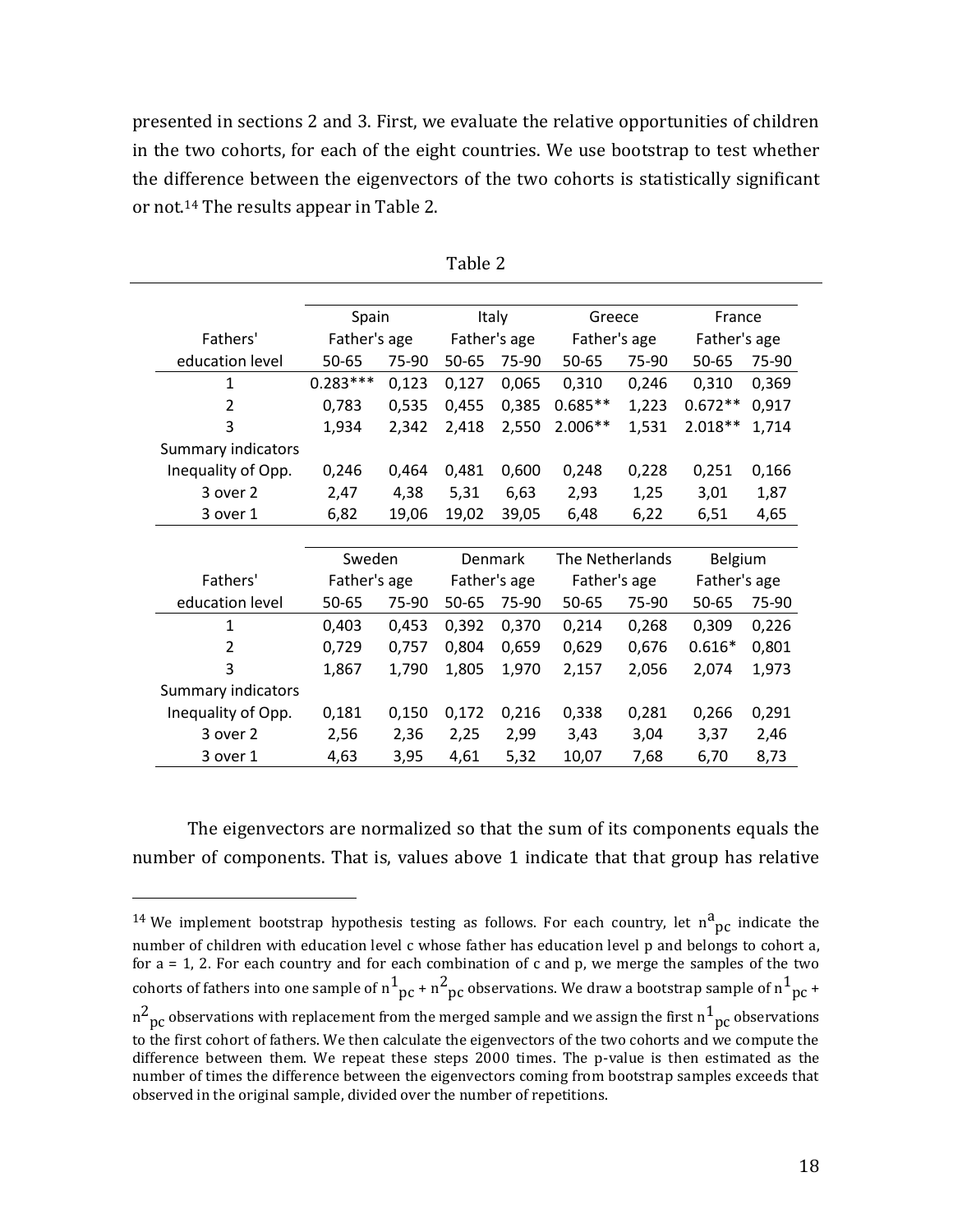opportunities over the mean, while components below one are to be interpreted as being opportunity deprived. We have included in the table, as the first summary indicator, the measure of inequality of opportunity consisting of  $I_{\alpha_m}(\cdot) = 1 - \tilde{\mu}(\cdot)$ , where  $\tilde{\mu}$ (.) stands for the geometric mean of the components of the corresponding eigenvector.

We observe what is well documented in the literature: the persistence of better opportunities for the children coming form better educated parents, in all countries and in the two cohorts. The components are systematically increasing in the education level of the fathers.

The relative advantage of children coming from better-educated fathers is highest in Italy for both cohorts of fathers. Italy is also the country in which the education opportunities of children coming from less educated fathers are worse in the two cohorts. That is, the highest inequality of opportunity is found in Italy. Conversely, the difference in relative education opportunities of children coming from less and better educated fathers becomes lowest in Sweden and Denmark, the countries with the lowest inequality of opportunity. In Spain, the situation was closer to that of Italy in the older cohort, but it has markedly changed ever since. The eigenvector component for children coming from less educated Spanish younger fathers approximately doubles that in the older cohort. As a result, the ratio between the relative education opportunities of children coming from better and less educated Spanish fathers lowered by a third of its value in the older cohort and the dispersion in the vector components lowered by almost one half. No other European country has experienced such a decrease in inequality of opportunity.<sup>15</sup>

We also can analyse the statistical significance of the evolution of the relative opportunities in the two cohorts. In Sweden, the Netherlands, Italy and Denmark we cannot reject the hypothesis of the samples of the two cohorts to be extracted from the same distribution. That is, we cannot conclude that there has been any change in the relative access to education for children coming from differently educated fathers. The only clear-cut case is that of Spain, in which there has been a significant change in favour of relative EOp. Here, children coming from less educated parents improve relatively their education levels. This also can be observed in the standard deviation of

<sup>&</sup>lt;sup>15</sup> The percentage change in the inequality of opportunity index for those countries goes as follows: Spain -47%, Italy -20%, Greece +9%, France +51%, Sweden +21%, Denmark -21%, The Netherlands +20%, and Belgium -8%.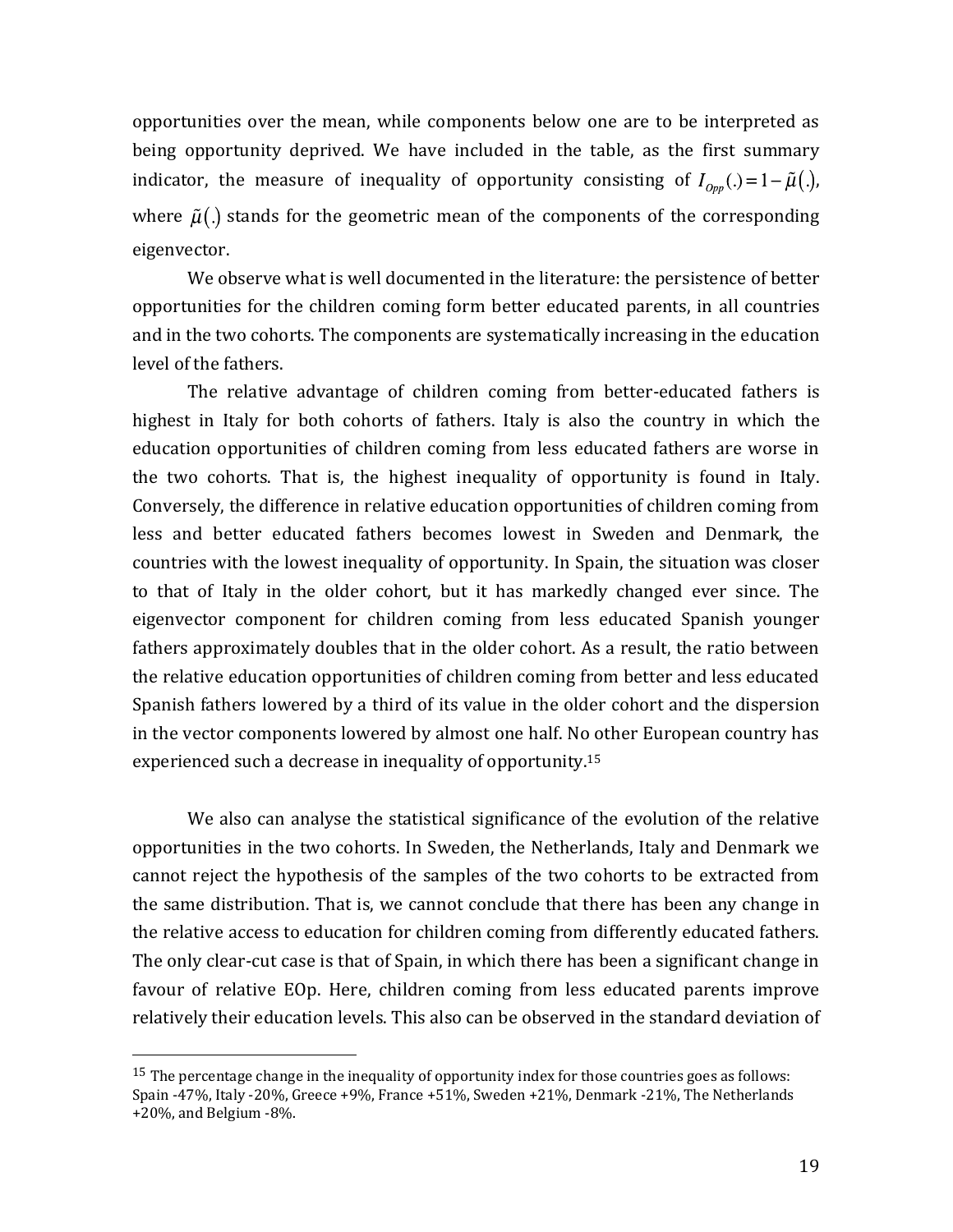the vector components, which diminished in about half of its value. That is the only case in which the change in the vector components is significantly different from zero at the 1% significance level. For the rest of the countries where significant changes are observed, the situation is not so clear. In France and in Greece it seems that there is a relative deterioration of the opportunities of children coming from parents with intermediate education, and an improvement from those coming from better educated parents. This fact comes induces an increment of the inequality of opportunity index, indicating a deterioration of EOp over time. In Belgium, we also obtain a significant difference pointing to the deterioration of the opportunities of children coming from fathers with intermediate education. However, contrary to France and Greece, that difference is only marginally significant for Belgium.

In a second exercise, we compare the relative situation of the individuals in the different countries. The results are in Table 3.

|                    | Father's education level |       |                |       |              |       |  |  |  |
|--------------------|--------------------------|-------|----------------|-------|--------------|-------|--|--|--|
|                    | 1                        |       | $\overline{2}$ |       | 3            |       |  |  |  |
|                    | Father's age             |       | Father's age   |       | Father's age |       |  |  |  |
| Country            | 50-65                    | 75-90 | 50-65          | 75-90 | 50-65        | 75-90 |  |  |  |
| Spain              | $0.580***$               | 0,385 | $0.923**$      | 0,598 | 0,871        | 1,019 |  |  |  |
| Italy              | $0.452*$                 | 0,557 | 0,582          | 0,731 | 0,902        | 1,490 |  |  |  |
| Greece             | $1.373***$               | 0,841 | $1.190**$      | 1,568 | 0,935        | 0,670 |  |  |  |
| Sweden             | 1,455                    | 1,391 | $0.940*$       | 0,763 | 0,671        | 0,659 |  |  |  |
| <b>Denmark</b>     | $1.049***$               | 1,964 | $0.961**$      | 1,228 | $0.724***$   | 1,269 |  |  |  |
| France             | 1.258**                  | 1,023 | $1.487***$     | 1,090 | $1.564***$   | 0,829 |  |  |  |
| <b>Netherlands</b> | $0.455***$               | 0,797 | 0,652          | 0,669 | 0,903        | 0,836 |  |  |  |
| Belgium            | $1.378***$               | 1,042 | 1,266          | 1,351 | 1,429        | 1,227 |  |  |  |
| Inequality of Opp. | 0,10                     | 0,10  | 0,04           | 0,06  | 0,04         | 0,04  |  |  |  |
| Max/Min            | 3,22                     | 5,10  | 2,55           | 2,62  | 2,33         | 2,26  |  |  |  |

Table 3

In this case, the distribution of relative opportunities has changed for the two cohorts, at any level of the fathers' education. The inequality of opportunity for children with parents less educated diminishes, which means that opportunities of those children are now more equally distributed than before across countries. On the other hand, it happens that still in the last cohort, the chances for education of people whose parents had the lowest education level in Sweden, Greece, Belgium and France,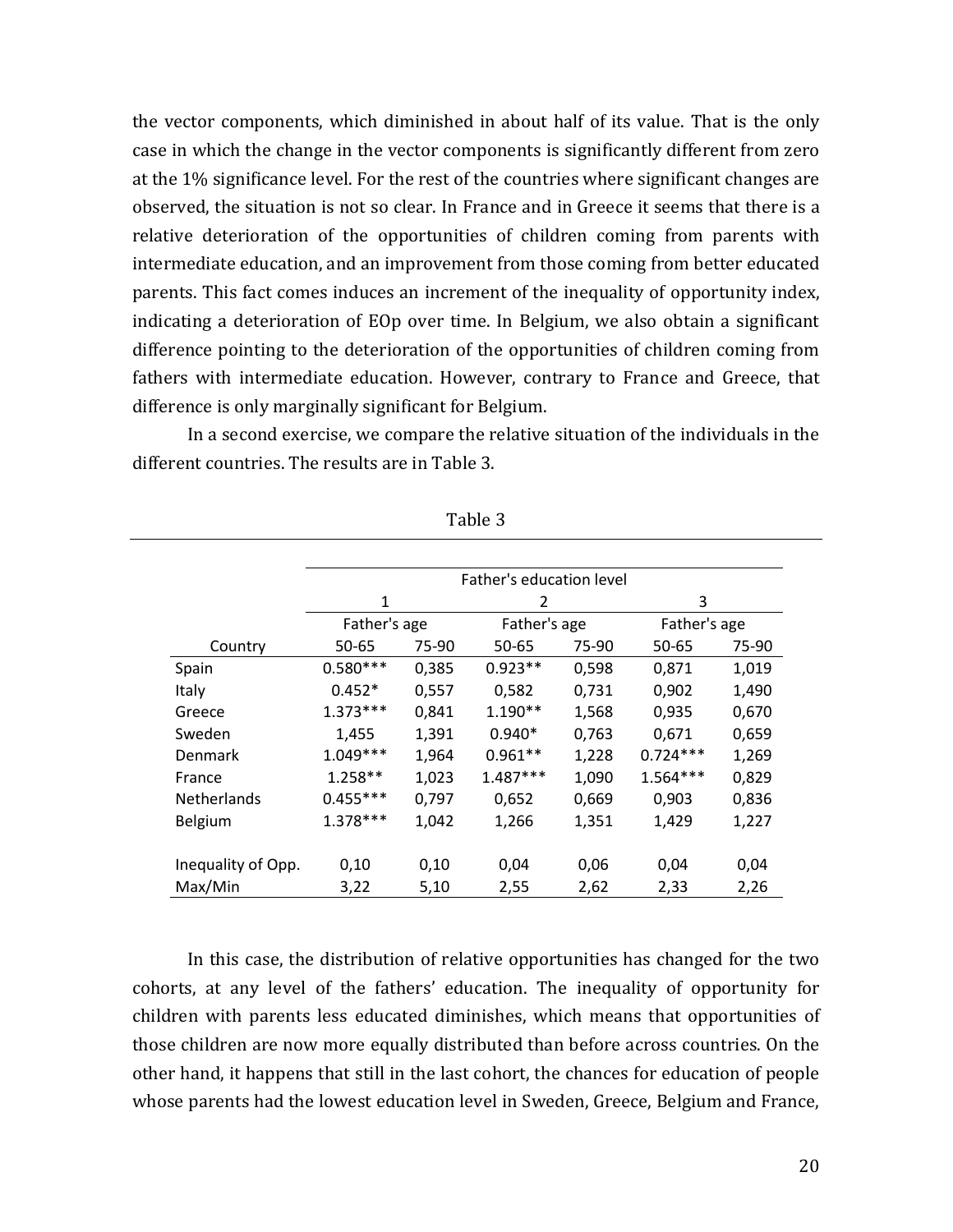are significantly higher than in Italy, the Netherlands or Spain. This means that even though the second cohort fares better in terms of equality of opportunity, there are still relevant differences.

When parents have at least intermediate education, only France, Belgium and Greece keep having significantly higher opportunities. We also find a reduction in the dispersion of the vector components for children coming from fathers with intermediate education.

France is the only country that has significantly improved its relative position at any level of the fathers' education when comparing the older and the younger cohorts of fathers. In line with the findings in Table 2, the improvement is largest for French children coming from the most educated parents. According to the results in Table 3, Spain has also significantly improved its position relative to other European countries in the education opportunities of children coming from less and intermediately educated fathers. On the contrary, Denmark significantly lowered its relative advantage at any level of the father's education levels, particularly so for the children of less educated fathers.

The convergence across European countries in relative opportunities of children coming from less and intermediately educated fathers, reflected in the lower dispersions of the components of the vectors, is driven by changes in the relative positions of Denmark, Greece and Spain. While Denmark lowered its relative advantage, Spain became less opportunity unequal and Greece converged to the mean from above in the case of children of parents with intermediate education, and from below in the case of children of less educated parents.

Also note that this convergence between countries is compatible with the persistence of much higher inequality of opportunity values within countries.

# **5 Final Remarks**

Equality of opportunity can be regarded as a methodological approach that tries to capture the degree of fairness in a society, with respect to a given dimension, in terms of the dependence on the agents' outcomes of their own free decisions and their external circumstances. The higher (resp. lower) the correlation between outcomes and effort (resp. external circumstances), the higher the degree of fairness.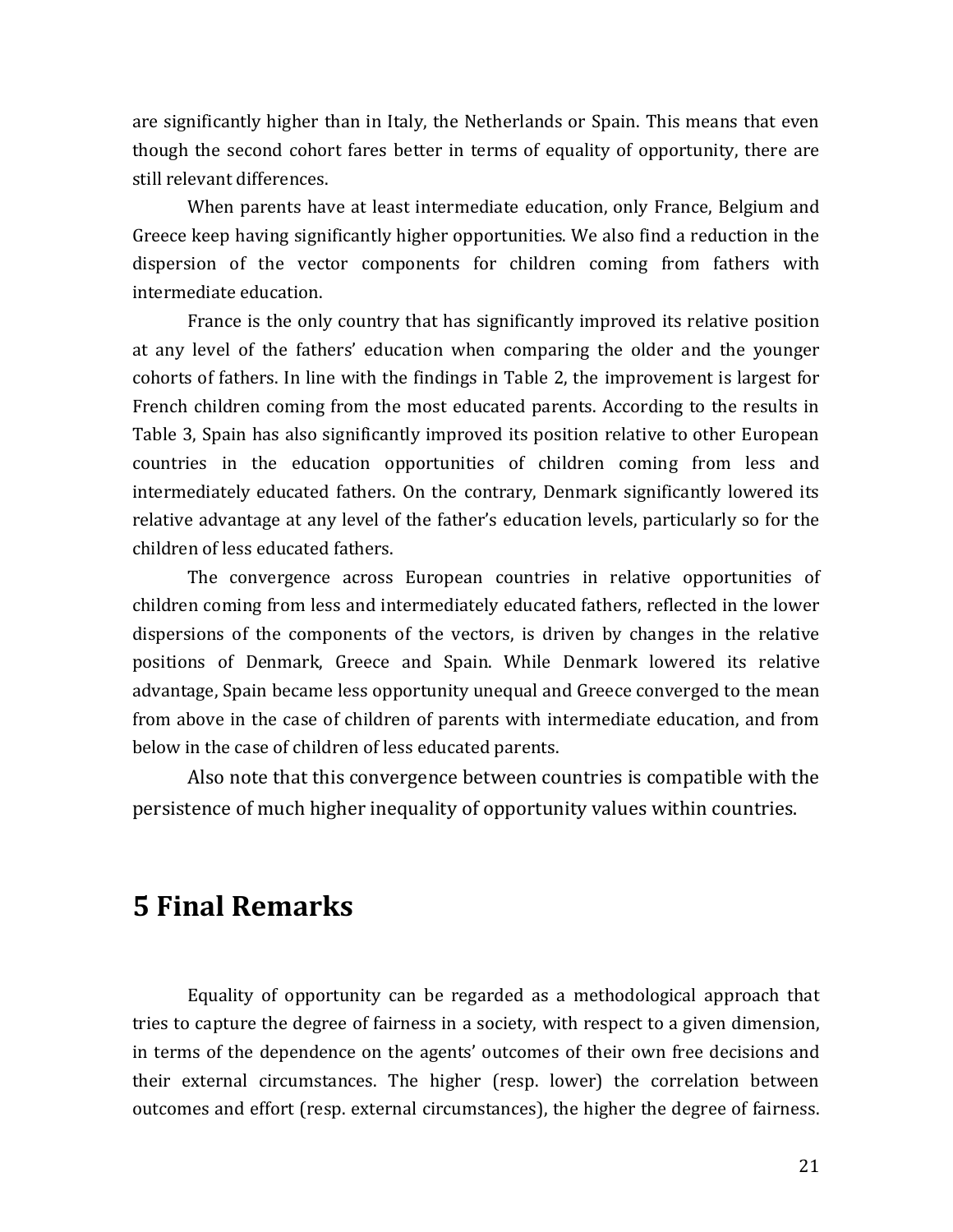Measuring equality of opportunity requires making a number of compromises on the way of defining effort and opportunity in an operational way, on the one hand, and on the way of aggregating the information on the agents of different types, on the other.

Here we have proposed a strategy of analysis based in the following principles. First, agents are classified into groups that gather people with similar external circumstances. Second, the outcome distribution of the agents of the different groups is regarded as an expression of their opportunities (a proxy of their capability sets). Third, we compare the relative advantage of the different groups in terms of their corresponding outcome distributions from the veil of ignorance perspective.

The reference model provides an overall (cardinal) measure of relative opportunities that obtains as a function of the dominance probabilities. There are two relevant features of this measure worth mentioning. On the one hand, the model is flexible enough to deal with categorical data. On the other hand, it can be consistently applied to any (finite) number of groups.

We have applied this methodology to the analysis of European countries with respect to equality of opportunity in education, a classic field in which this approach has shown to be fruitful. Needless to say, this methodology can be used for the analysis of many other dimensions. In the application we find that the difference in the relative education opportunities of children coming from differently educated parents is highest in Southern countries like Greece, Italy and Spain, and lowest in Northern countries like Denmark and Sweden. Spain is the only country in which the relative disadvantage in education opportunities of the children coming from the less educated fathers significantly improved when moving from the older to the younger cohorts of parents. We also obtain evidence of convergence across European countries in the relative opportunities of children coming from less and intermediately educated parents.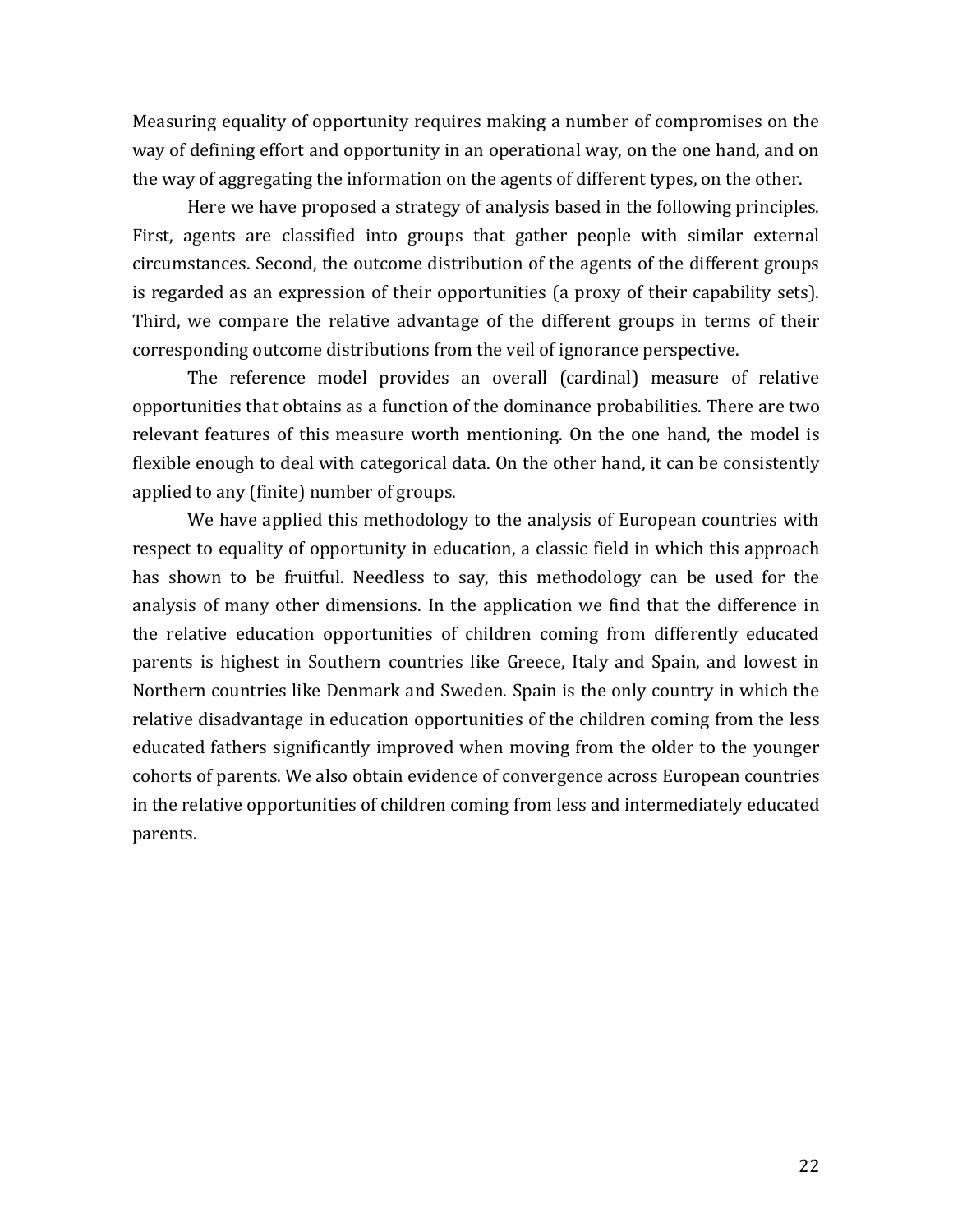# **References**

Abu-Naga, RH & Yalcin, T, 2008, Inequality measurement for ordered response health data, **Journal of Health economics**, 27(6):1614-25.

Allison, RA & Foster, J., 2004, Measuring health inequalities using qualita- tive data, **Journal of Health economics**, 23: 505-524.

Almas, I., A.W. Cappelen, J.T. Lind, E.O. Sorensen and B. Tungodden, (2011), Measuring unfair (in)equality, **Journal of Public Economics**, 95: 488- 499.

Arneson, R.J., 1989, Equality and equality of opportunity for welfare, **Philosophical Studies**, 56: 77-93.

Berman, A. & Plemmons, R.J. (1994), **Nonnegative Matrices in the Mathematical Sciences**, SIAM Classics in Applied Mathematics.

Bourguignon, F., F.H.G. Ferreira and M. Menéndez, 2007, Inequality of opportunity in Brazil, **Review of Income and Wealth**, 53: 585-618.

Checchi, D. and V. Peragine , 2010, Inequality of opportunity in Italy, **Journal of Economic Inequality**, 8: 429-450.

Chakravarty, SR & J. Silber, 2007, A generalized index of employment segregation, **Mathematical Social Sciences**, 53(2): 185-195.

Cohen, G.A., 1989, On the currency of egalitarian justice, **Ethics**, 99(4): 906-944.

Dutta, I. & Foster, J., 2011, Inequality of happiness in the US: 1972-2008, The University of Manchester.

Echenique, F., & Fryer, RG., 2005, On the measurement of segregation, Labor and Demography, Econ WPA

Fleurbaey, M., 2008, **Fairness, responsibility and welfare**, Oxford U. Press, Oxford.

Frankel, DM. & Volij, O. (2011), Measuring school segregation, **Journal of Economic Theory,** 146(1): 1-38.

Herrero, C. (1996), Capabilities and Utilities, **Economic Design**, 2 : 69-88.

Herrero, C. & JL Pinto, 2008, Capabilities and opportunities in health, working paper, FBBVA 10.

Herrero, C. & Villar, A. (2013), On the comparison of group performance with categorical data, **PLoS ONE**, 8(12): e84784. doi:10.1371/journal.pone.0084784.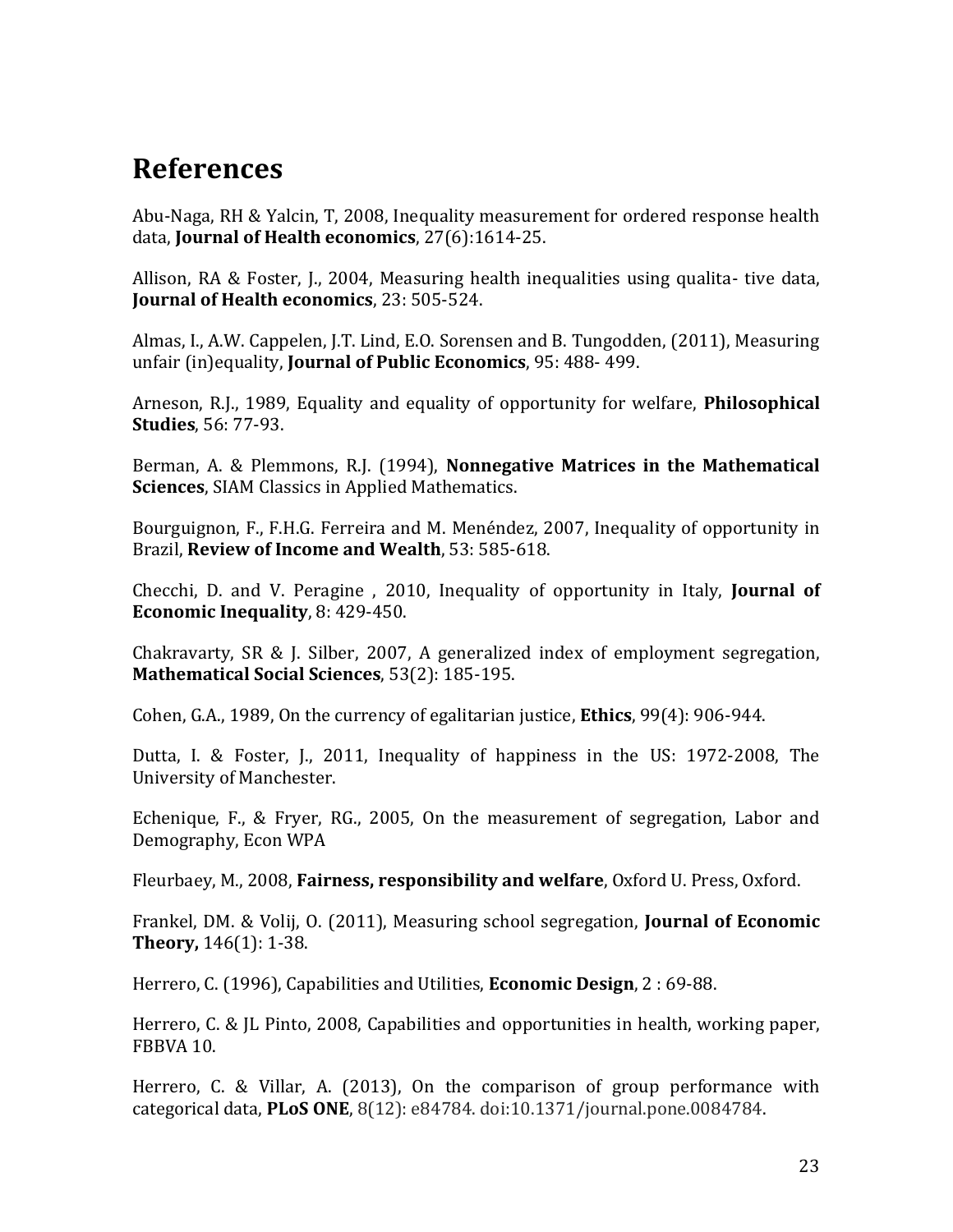Herrero, C., Méndez, I. & Villar, A. (2014) Analysis of Group Performance with Categorical Data when Agents are Heterogeneous: The Evaluation of Scholastic Performance in the OECD through PISA, **Economics of Education Review**, 40 : 140- 151.

Herrero, C. & Villar, A. (2014a), Ranking Distributions of Monotone Attributes, European University Institute working paper ECO2014-06.

Herrero, C. & Villar, A. (2014b), Equality of Opportunity with Categorical Data, **Lecturas de Economía**, 81 : 9-30.

Lefranc, A., N. Pistolesi and A. Trannoy, 2008, Inequality of opportunities vs. inequality of outcomes: Are western societies all alike?, **Review of Income and Wealth**, 54: 513- 546.

Lefranc, A., N. Pistolesi and A. Trannoy, 2009, Equality of opportunity and luck: definitions and testable conditions, with an application to income in France, **Journal of Public Economics**, 93: 1189-1207.

Lieberson, S. 1976, Rank-Sum comparisons between Groups, **Sociological Methodology**, 7: 276-291.

Moreno-Ternero, J. (2007), On the design of equal-opportunity policies, **Investigaciones Económicas**, 31 : 351-374.

OECD (2013), **PISA 2012 Results: Excellence through equity. Giving every student the chance to succeed**. http://dx.doi.org/10.1787/9789264201132-en.

Palacios-Huerta, I. & O. Volij, 2004, The Measurement of Intellectual Influence, **Econometrica**, 72 (3): 963-977.

Peragine, V. and L. Serlenga 2008, Higher education and equality of oppor- tunity in Italy, **Research on Economic Inequality**, 16: 67-97.

Roemer, J.E., 1993, A pragmatic theory of responsibility for the egalitarian planner, **Philosophy and Public Affairs**, 22(2): 146-166.

Roemer, J.E., 1998, Equality of opportunity, Harvard U. Press, New York.

Sen, A., 1985, **Commodities and capabilities**, Oxford University press, Amsterdam: North Holland.

Slutzki, G., & Volij, O. (2006), Scoring of web pages and tournaments, **Social Choice and Welfare,** 26 (1): 75-92

Thomson, W. Individual and Collective Opportunities, **International Journal of Game Theory,** 16: 245-252, 1987